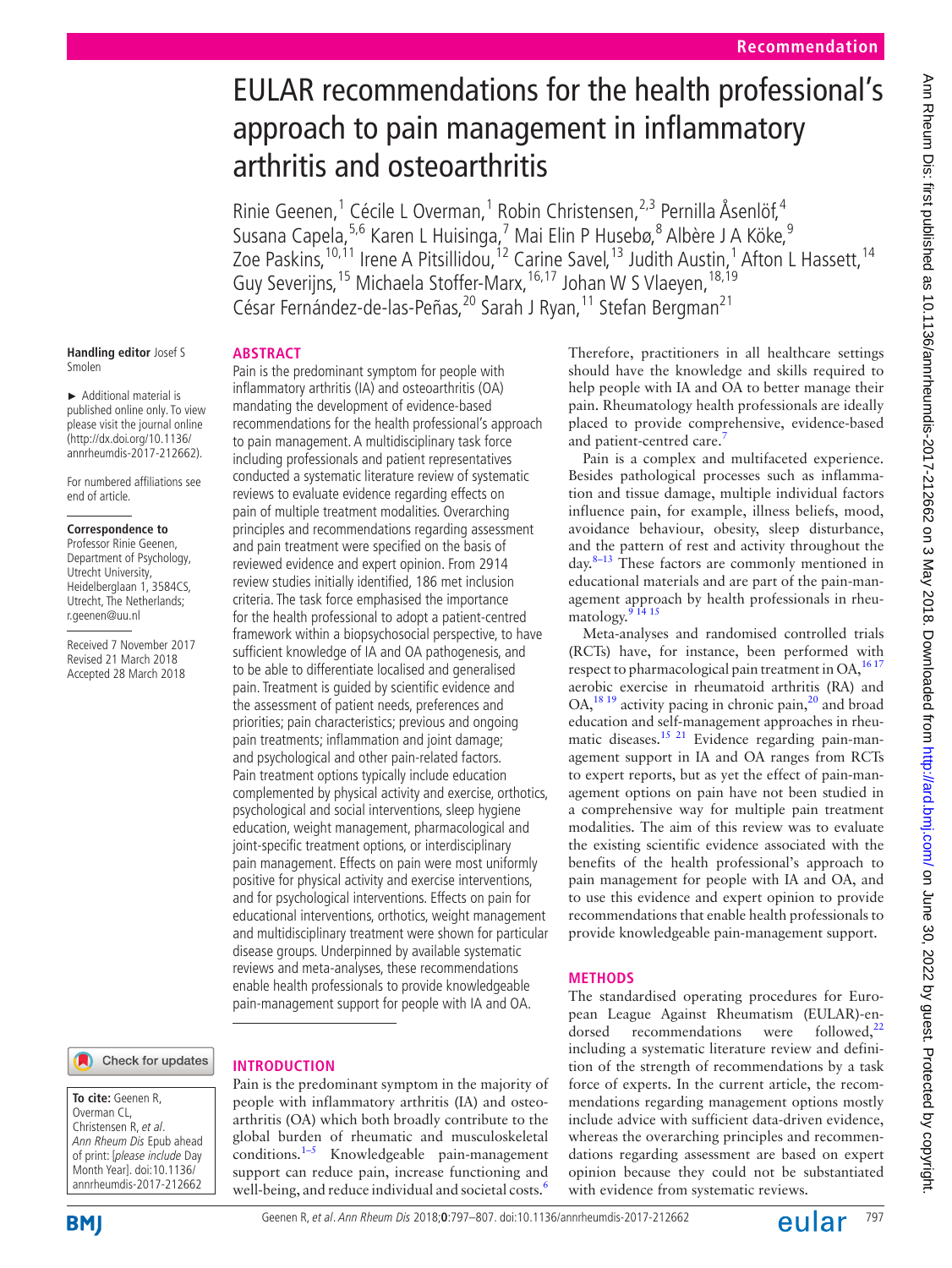#### **Task force**

The task force that included 18 members (16 from Europe and 2 from the USA) from 12 countries consisted of patient representatives, nurses, physiotherapists, psychologists, rheumatologists, a general practitioner, an occupational therapist, a clinical epidemiologist and a research fellow. The executive committee of the task force consisted of a convener (RG), methodologist (RC) and research fellow (CLO). During the first of two task force meetings, the research questions, scope of the project and pain-management options were defined.

#### **Scope**

Definition of the scope and framing of questions addressing management options in systematic reviews helped the task force to achieve focused recommendations. This process was guided by PICO which specifies the patient Population, Interventions, Comparator and Outcomes of interest.<sup>2</sup>

The target users of the recommendations are health professionals in the field of rheumatology including rheumatologists. The target population for these recommendations are patients with OA and patients with the following types of IA: RA, spondyloarthritis (SpA) and psoriatic arthritis (PsA).

It was decided that recommendations should cover core general pain management that virtually any health professional should be able to give including the appraisal of treatment options which require referral to specialised pain treatment. These options requiring referral included in the recommendations should be readily available to most healthcare practitioners. Moreover, it was decided to exclude general pharmacological and joint-specific medical and surgical treatments such as arthroplasty and glucocorticoid injections from the systematic literature review because these are better covered by the existing EULAR task force recommendations for the management of IA and OA[.16 17 24–29](#page-9-0)

To restrict the systematic literature review to pain-management strategies, the target outcome of our systematic review was pain. However, consistent with other expert groups, [30 31](#page-9-6) the task force unanimously endorsed that, besides pain, physical functioning (eg, activity) and psychological functioning (eg, emotional well-being and participation) are core domains of any management intervention in rheumatic care. This focus on pain as an outcome but also the multiple management options that are reviewed and the broad group of patients to which this study is relevant, differentiates our study from studies with a more general focus on education in  $IA<sub>21</sub><sup>21</sup>$  or non-pharmacological management of  $OA<sup>15</sup>$ 

#### **Systematic literature review**

The bibliographic databases Cochrane, Embase, PsycINFo, PubMed, Scopus and Web of Science were searched with the name of one or more of the diseases of interest in the title and the word 'pain' and a word referring to a mode of intervention or care in the title, abstract or keywords (search date: 19 October 2015). For efficiency in answering the broad question of the literature review and to benefit from the work that was done previously, the search was limited to systematic reviews, meta-analyses, (practice) guidelines and recommendations. If no systematic reviews were available, we searched for RCTs. No time or language restrictions were applied in the initial search. Thus, included in the literature search were systematic reviews in one of the selected diseases (RA, SpA, PsA, OA) with pain as an outcome measure. Excluded were studies involving general pharmacological and joint-specific medical and surgical treatment.

All abstracts were independently read and judged on their suitability for inclusion by two reviewers. Results were compared and, in case of discrepancy, discussed until consensus was reached. Excluded were duplicate articles, articles that were withdrawn, those not written in English, animal studies, conference abstracts, articles including (practice) guidelines or recommendations without a systematic review or meta-analysis included, previous versions of reviews and meta-analyses (eg, Cochrane reviews), articles that did not have pain as a reported outcome measure or did not report outcomes for OA, RA, SpA or PsA, articles not reviewing the effect of one or multiple modes of intervention or care, and articles that only reviewed the effects of pharmacological treatments, surgical treatments, complementary medicine, herbs or nutraceuticals. Reference lists of the selected articles were hand-searched for additional relevant systematic reviews and meta-analyses. The detailed search keys and exclusion criteria are shown in online [supple](https://dx.doi.org/10.1136/annrheumdis-2017-212662)[mentary file 1](https://dx.doi.org/10.1136/annrheumdis-2017-212662) .

#### **Evaluating the evidence**

The evidence for OA was divided into evidence for OA in general; OA of the knee, hip or knee and hip; OA of the hand/ wrist and OA of the foot/ankle. The systematic reviews and meta-analyses commonly included a mean effect size for pain. For every treatment option and per disease subgroup, the effect found by the included articles was recorded and effect categories were distinguished: 'positive effect' (ie, articles (unanimously) state positive effects of the treatment option on pain), 'no effect' (ie, articles state the treatment option has neither positive nor negative effects), 'unclear effect' (ie, articles state both no effects and positive effects) or a combination thereof meaning that articles were divided in their conclusions on the effect of the treatment option (eg, some state unclear effects and others only positive effects). 'Negative effect' could have been a category but none of the included studies stated harmful overall effects of the examined treatment options.

Our systematic review protocol was developed as a review of reviews including systematic reviews and meta-analyses of RCTs. Therefore, the Oxford Centre for evidence-based medicine 'level of evidence' for all recommendations was 1A (from meta-analysis or RCTs) or occasionally 1B (when only one RCT was available).<sup>[22](#page-9-4)</sup> The Grades of Recommendation, Assessment, Development and Evaluation system was used to rate the overall quality of evidence of the reviews and meta-analyses.<sup>32</sup> Two assessors independently graded the quality of the available evidence as high, moderate, low or very low. In case of discrepancy, the quality was discussed until consensus was reached.<sup>33</sup> 'Strength of recommendation' was determined for the recommendations. These scores vary from A ('category of evidence' 1A: meta-analysis of RCTs) to D ('category of evidence' 4 from expert committee reports or opinions and/or clinical experience of respected authorities or extrapolated recommendation from 'category of evidence' 2 or 3 from non-randomised experimental, correlation or descriptive studies).<sup>22</sup>

#### **Developing recommendations**

During the second and last task force meeting, the results of the systematic literature were presented and discussed, and the wording of recommendations was started. Treatment recommendations were supported by findings in the systematic literature review. Overarching principles and assessment recommendations were mostly based on expert opinion in the task force. After this meeting, the wording was finished through email, and each task force member indicated the 'level of agreement' on a numerical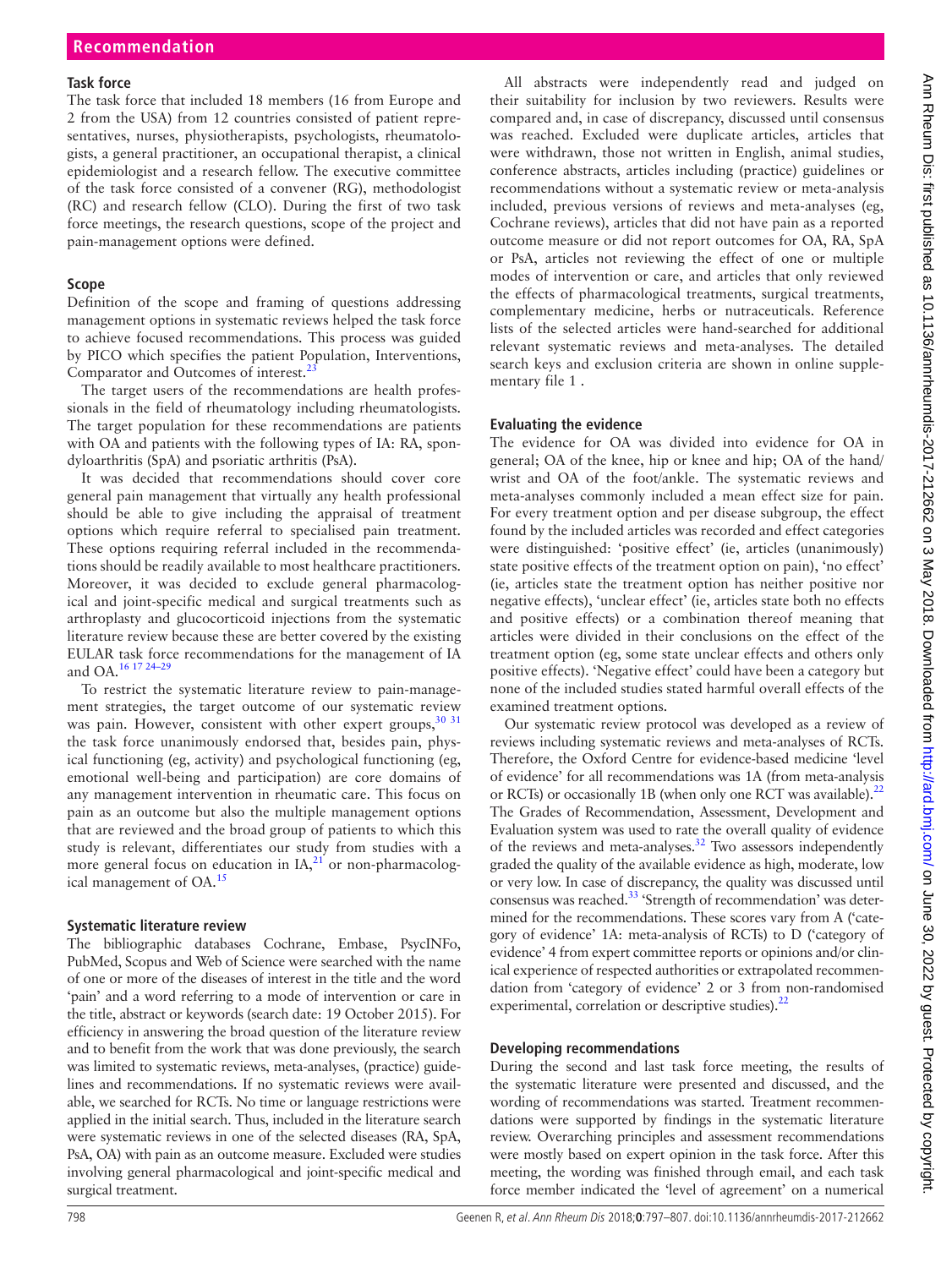

<span id="page-2-0"></span>**Figure 1** Flow chart of the systematic literature review of systematic reviews.

rating scale ranging from 0 (completely disagree) to 10 (completely agree).

## **Results**

[Figure](#page-2-0) 1 shows a flow chart of the systematic literature review. The 2914 selected titles reduced to 214 after exclusion of duplicates and check of exclusion criteria. Full texts of 17 articles could not be obtained. Two assessors read 197 articles in full-text. Another 13 articles were excluded for being a narrative (non-systematic) review  $(3x)$ , guideline without systematic review  $(1x)$ or duplicate (2x), not having pain as an outcome (4x) or treatment effects on pain as an aim (2x) or involving only results of pharmacological treatment (1x). Two additional meta-analyses were included after scanning the reference list of the selected articles. In total, 186 systematic reviews and meta-analyses were included, and their content was assessed for the following information: population, types of intervention, effects and level of quality. This information is provided in online [supplementary](https://dx.doi.org/10.1136/annrheumdis-2017-212662)  [files 2, 3 and 4](https://dx.doi.org/10.1136/annrheumdis-2017-212662) for all included studies.

## **Evaluation of effects on pain (systematic literature review)**

No studies were found that systematically reviewed effects on pain for PsA. Moreover, it was found that of the included treatment options, sleep interventions and most assistive devices were not evaluated for their effect on pain in systematic reviews. Studies were heterogeneous with respect to intervention and comparator conditions. For example, comparisons of exercise included land-based versus water-based, strengthening versus aerobic, group versus individual, supervised versus home-based, multimodal versus unimodal, progressive versus non-progressive and one or various exercises versus standard care, sham or medication. The reviewed studies, direction of effects and level of quality are shown in tables [1 and 2](#page-3-0) for the treatment modalities

that were included in the recommendations and in [table](#page-4-0) 3 for miscellaneous treatment modalities.

## Education and self-management

The reviewed review studies on education and self-management programmes generally concluded that available studies showed 'positive effects' (n=8) or showed both 'no effects' and 'positive effects' (n=14), but for SpA and OA of the hand/wrist, single meta-analyses observed 'no effect' on pain [\(table](#page-3-0) 1).

#### Physical activity and exercise

Of all treatment options, the effects of physical exercise have been studied most extensively [\(table](#page-3-1) 2). For general exercise, aerobic exercise, and strength and resistance training, the quality of studies was low to moderate and effects on pain were mostly 'positive' in IA and OA, with some reviews observing 'no effects'. For tai chi, yoga, qigong and whole body vibration, the quality of studies was low to very low, and it was unclear whether there were positive effects on pain. [Table](#page-3-1) 2 can be used as a guide for choosing an appropriate intervention; for instance, strength and resistance training is more relevant and more extensively studied for OA of the knee than for other conditions. Reviews do not answer the question whether high-intensity exercise is as safe as low-intensity exercise which is an ongoing issue of debate.<sup>343</sup>

## **Orthotics**

In mostly low quality studies, 'positive effects' of orthotics on pain have been consistently observed for orthopaedic shoes in RA and OA of the knee, splints in OA of the hand, and sleeves and elastic bandages in OA of the knee and less consistently for other orthotics [\(table](#page-3-0) 1). Except for use of a cane,  $^{16}$  no systematic reviews evaluated daily living aids such as a tin-opener or assistive devices using pain as an outcome. Although several orthotics can be recommended based on positive effects on pain, there is not enough evidence to give recommendations regarding design or materials.

## Psychological and social interventions

In very low to moderate quality studies, effects of psychological interventions (eg, cognitive–behavioural therapy (CBT), mindfulness-based interventions, stress management training) on pain as summarised in reviews were 'positive' with the exception of reviews showing 'no effect' on pain of CBT in SpA and biofeedback in OA ([table](#page-3-0) 1).

## Weight management

In very low to moderate quality studies, effects of weight management have been frequently reviewed for OA of the knee; 'no effects' and 'positive effects' were observed. For RA and SpA, 'positive effects' were observed in three reviews ([table](#page-3-0) 1).

#### Sleep interventions

It has been proposed that sleep disturbance should be systematically assessed and managed in patients with IA and OA.[13 36–38](#page-9-11) Our systematic review did not extract systematic reviews that evaluated effects of sleep interventions on pain in OA or IA, but randomised trials examined the effects of CBT for insomnia in OA. CBT was observed to improve sleep and pain in one study.<sup>[39](#page-9-12)</sup> In another study, both CBT and a placebo condition resulted in improved sleep and comparable reductions of pain over 6 months, but the CBT group had significantly greater reductions in wake after sleep onset which predicted subsequent decreases in clinical pain.[40](#page-9-13) Outside the field of rheumatic diseases, meta-analyses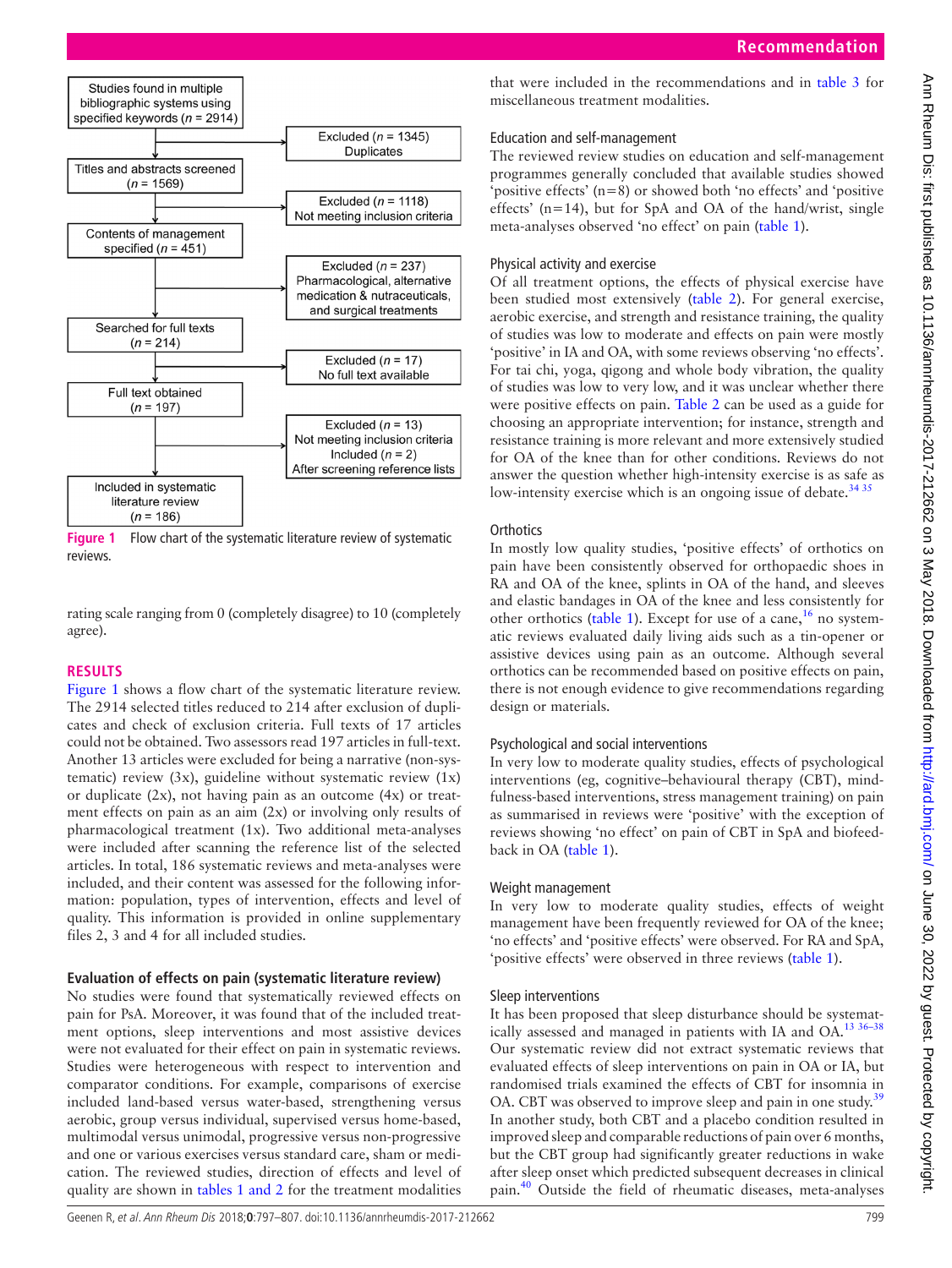<span id="page-3-0"></span>**Table 1** Overview of systematic reviews of randomised trials (evidence category 1A) regarding education, orthotics, psychological interventions, weight management and multimodal treatment: treatment modality and disease, direction of effect and the quality of the evidence according to GRADE in patients with RA, SpA and OA

| <b>Treatment modality</b><br><b>Disease</b> | <b>Reviews</b>      | <b>Direction</b><br>of effect    | <b>GRADE</b><br>quality of<br>evidence |
|---------------------------------------------|---------------------|----------------------------------|----------------------------------------|
| <b>Specific treatment modality</b>          | (n)                 |                                  |                                        |
| <b>Education and self-management</b>        |                     |                                  |                                        |
| <b>RA</b>                                   | 8<br>$\mathbf{1}$   | $0/+$                            | $\oplus$                               |
| SpA                                         |                     | $\overline{0}$                   | $\oplus$                               |
| OA-general                                  | 6<br>$\mathbf{1}$   | $O/$ +                           | ⊕⊕⊕                                    |
| <b>OA-hand/wrist</b>                        |                     | $\overline{0}$                   | $\oplus$                               |
| OA-hip/knee                                 | 4<br>$\overline{4}$ | $+$                              | ⊕⊕⊕                                    |
| OA-knee<br><b>Orthotics</b>                 |                     | $\qquad \qquad +$                | $\oplus \oplus \oplus$                 |
| <b>RA</b>                                   |                     |                                  |                                        |
| Orthotic gloves                             | $\overline{2}$      | 0/                               |                                        |
| <b>Splints</b>                              | 5                   | $0/+$                            | $\oplus$<br>$\oplus$                   |
| Insoles                                     | 8                   | $0/+$                            |                                        |
|                                             | 3                   |                                  | $\oplus\oplus$                         |
| Orthopaedic shoes                           | 1                   | $+$                              | $\oplus\oplus$                         |
| Padded hosiery                              |                     | $+$                              | $\oplus$                               |
| <b>OA-hand/wrist</b><br>Orthotic gloves     | 1                   |                                  |                                        |
|                                             |                     | 0                                | $\oplus$                               |
| Splints                                     | 8                   | $^{+}$                           | $\oplus$                               |
| OA hip                                      | 1                   |                                  |                                        |
| Insoles                                     |                     | $^{+}$                           | $\oplus$                               |
| OA-knee                                     |                     |                                  |                                        |
| <b>Braces</b>                               | 10                  | $?1+$                            | $\oplus$                               |
| Sleeves                                     | 1                   | $^{+}$                           | $\oplus$                               |
| <b>Elastic bandages</b>                     | $\overline{2}$      | $\ddot{}$                        | $\oplus$                               |
| Taping                                      | 3                   | $?1+$                            | $\oplus$                               |
| Orthoses in general                         | $\mathbf{1}$        | $\ddot{}$                        | $\oplus$                               |
| Insoles                                     | 15                  | $?1+$                            | $\oplus\oplus$                         |
| Orthopaedic shoes                           | 1                   | $^{+}$                           | $\oplus$                               |
| Cane                                        | 1                   | $+$                              | $\oplus\oplus$                         |
| <b>Psychological interventions</b><br>RA    |                     |                                  |                                        |
| Cognitive-behavioural therapy               | $\overline{7}$      | $^{+}$                           | $\oplus \oplus \oplus$                 |
| Biofeedback                                 | 1                   | $^{+}$                           | $\oplus$                               |
| SpA                                         |                     |                                  |                                        |
| Cognitive-behavioural therapy               | 1                   | 0                                | $\oplus$                               |
| OA-general                                  |                     |                                  |                                        |
| Cognitive-behavioural therapy               | 1                   | $\ddot{}$                        | ⊕⊕⊕                                    |
| Psychosocial and coping interventions       | 1                   | $\begin{array}{c} + \end{array}$ | ⊕⊕⊕                                    |
| Relaxation techniques                       | 1                   | $\ddot{}$                        | $_{\oplus}$                            |
| OA-hip/knee                                 |                     |                                  |                                        |
| Relaxation techniques                       | 1                   | $^{+}$                           | $_{\oplus}$                            |
| OA-knee                                     |                     |                                  |                                        |
| <b>Biofeedback</b>                          | 1                   | 0                                | $_{\oplus}$                            |
| Weight management                           |                     |                                  |                                        |
| <b>RA</b>                                   | 2                   | $^{+}$                           | $\oplus\oplus$                         |
| SpA                                         | $\mathbf{1}$        | $^{+}$                           | $\oplus$                               |
| OA-hip/knee                                 | 2                   | $^{+}$                           | $\oplus\oplus\oplus$                   |
| OA-knee                                     | 10                  | $0/+$                            | $\oplus \oplus \oplus$                 |
| <b>Multimodal treatment</b>                 |                     |                                  |                                        |
| <b>RA</b>                                   |                     |                                  |                                        |
| Comprehensive occupational therapy          | 1                   | 0                                | $\oplus\oplus$                         |
| <b>OA-hand/wrist</b>                        |                     |                                  |                                        |
| Multidisciplinary therapy                   | 1                   | 0                                | ⊕⊕                                     |
|                                             |                     |                                  | Continued                              |

| <b>Table 1</b> Continued                                                   |                       |                               |                                        |  |
|----------------------------------------------------------------------------|-----------------------|-------------------------------|----------------------------------------|--|
| <b>Treatment modality</b><br><b>Disease</b><br>Specific treatment modality | <b>Reviews</b><br>(n) | <b>Direction</b><br>of effect | <b>GRADE</b><br>quality of<br>evidence |  |
| OA knee                                                                    |                       |                               |                                        |  |
| Comprehensive physical therapy                                             |                       | O                             | ⊕⊕⊕                                    |  |
| Diseases without a review were excluded from the table.                    |                       |                               |                                        |  |

Direction of effect:+, positive; o, no; -, negative; ?, unclear (effect equivocal), or a combination thereof meaning that different reviews reached different conclusions about the effect of the treatment.

References are shown in online [supplementary file 2](https://dx.doi.org/10.1136/annrheumdis-2017-212662).

GRADE, ⊕⊕⊕⊕, high; ⊕⊕⊕, moderate; ⊕⊕, low; ⊕, very low. GRADE, Grades of Recommendation, Assessment, Development and Evaluation; OA,

osteoarthritis; RA, rheumatoid arthritis; SpA, spondyloarthritis.

support the effectiveness of behavioural, including self-help, interventions on sleep outcomes.<sup>41,42</sup> Face-to-face treatments of at least four sessions seem to be more effective than self-help interventions.[43](#page-9-15) In meta-analyses, small but significant effects of

<span id="page-3-1"></span>

| <b>Table 2</b> Overview of systematic reviews of randomised trials     |
|------------------------------------------------------------------------|
| (evidence category 1A) regarding 'physical activity and exercise':     |
| treatment modality and disease, direction of effect and the quality of |
| the evidence according to GRADE in patients with RA, SpA and OA        |

|                                | <b>Treatment modality</b><br><b>Disease</b>            | Reviews (n)    | Direction of effect of evidence | <b>GRADE</b> quality          |  |
|--------------------------------|--------------------------------------------------------|----------------|---------------------------------|-------------------------------|--|
| <b>General exercise</b>        |                                                        |                |                                 |                               |  |
|                                | RA                                                     | 5              | 0/                              | $\oplus$                      |  |
|                                | SpA                                                    | 6              | $+$                             | $\oplus$                      |  |
|                                | OA-general                                             | 6              | $^{+}$                          | $\oplus\oplus\oplus$          |  |
|                                | <b>OA-hand/wrist</b>                                   | $\overline{4}$ | O/                              | $\oplus$                      |  |
|                                | OA-hip/knee                                            | 11             | $+$                             | $\oplus \oplus \oplus$        |  |
|                                | OA-hip                                                 | 11             | 0/                              | $\oplus$                      |  |
|                                | OA-knee                                                | 18             | $+$                             | $\oplus \oplus \oplus$        |  |
|                                | OA-foot/ankle                                          | $\overline{2}$ | $+$                             | $\oplus$                      |  |
| Aerobic exercise               |                                                        |                |                                 |                               |  |
|                                | <b>RA</b>                                              | 3              | $0/+$                           | $\oplus$                      |  |
|                                | OA-general                                             | 3              | $+$                             | $\oplus \oplus \oplus$        |  |
|                                | OA-hip/knee                                            | $\overline{2}$ | 0/                              | $\oplus$                      |  |
|                                | OA-hip                                                 | 1              | 0                               | $\oplus$                      |  |
|                                | OA-knee                                                | 9              | $^{+}$                          | $\oplus \oplus \oplus$        |  |
| <b>Strength and resistance</b> |                                                        |                |                                 |                               |  |
|                                | <b>RA</b>                                              | $\overline{2}$ | O/                              | $\oplus$                      |  |
|                                | OA-general                                             | 3              | $\ddot{}$                       | $\oplus \oplus \oplus$        |  |
|                                | <b>OA-hand/wrist</b>                                   | $\overline{2}$ | $0/+$                           | $\oplus$                      |  |
|                                | OA-hip/knee                                            | 4              | $^{+}$                          | $\oplus \oplus \oplus$        |  |
|                                | OA-hip                                                 | $\overline{3}$ | $+$                             | $\oplus$                      |  |
|                                | OA-knee                                                | 14             | $+$                             | $\oplus \oplus \oplus$        |  |
|                                | Tai chi, yoga, qigong, whole body vibration            |                |                                 |                               |  |
|                                | <b>RA</b>                                              | 3              | $?1+$                           | $\oplus$                      |  |
|                                | OA-general                                             | 6              | $0/$ +                          | $\oplus$ to $\oplus$ $\oplus$ |  |
|                                | OA-hand/wrist                                          | 3              | $^{+}$                          | $\oplus$                      |  |
|                                | OA-hip/knee                                            | $\mathbf{1}$   | 0/                              | $\oplus$                      |  |
|                                | OA-knee                                                | 12             | 0/                              | $\oplus$ to $\oplus$ $\oplus$ |  |
|                                | Diseases without a review were excluded from the table |                |                                 |                               |  |

Diseases without a review were excluded from the table.

Direction of effect: +, positive; o, no; -, negative; ?, unclear (effect equivocal) or a combination thereof meaning that different reviews reached different conclusions about the effect of the treatment.

References are shown in online [supplementary file 3](https://dx.doi.org/10.1136/annrheumdis-2017-212662).

GRADE: ⊕⊕⊕⊕, high; ⊕⊕⊕, moderate; ⊕⊕, low; ⊕ to ⊕⊕, very low to low; ⊕, very low. (The combined ⊕ to ⊕⊕ grade is due to difference in quality between studies of different modalities.)

GRADE, Grades of Recommendation, Assessment, Development and Evaluation; OA, osteoarthritis; RA, rheumatoid arthritis; SpA, spondyloarthritis.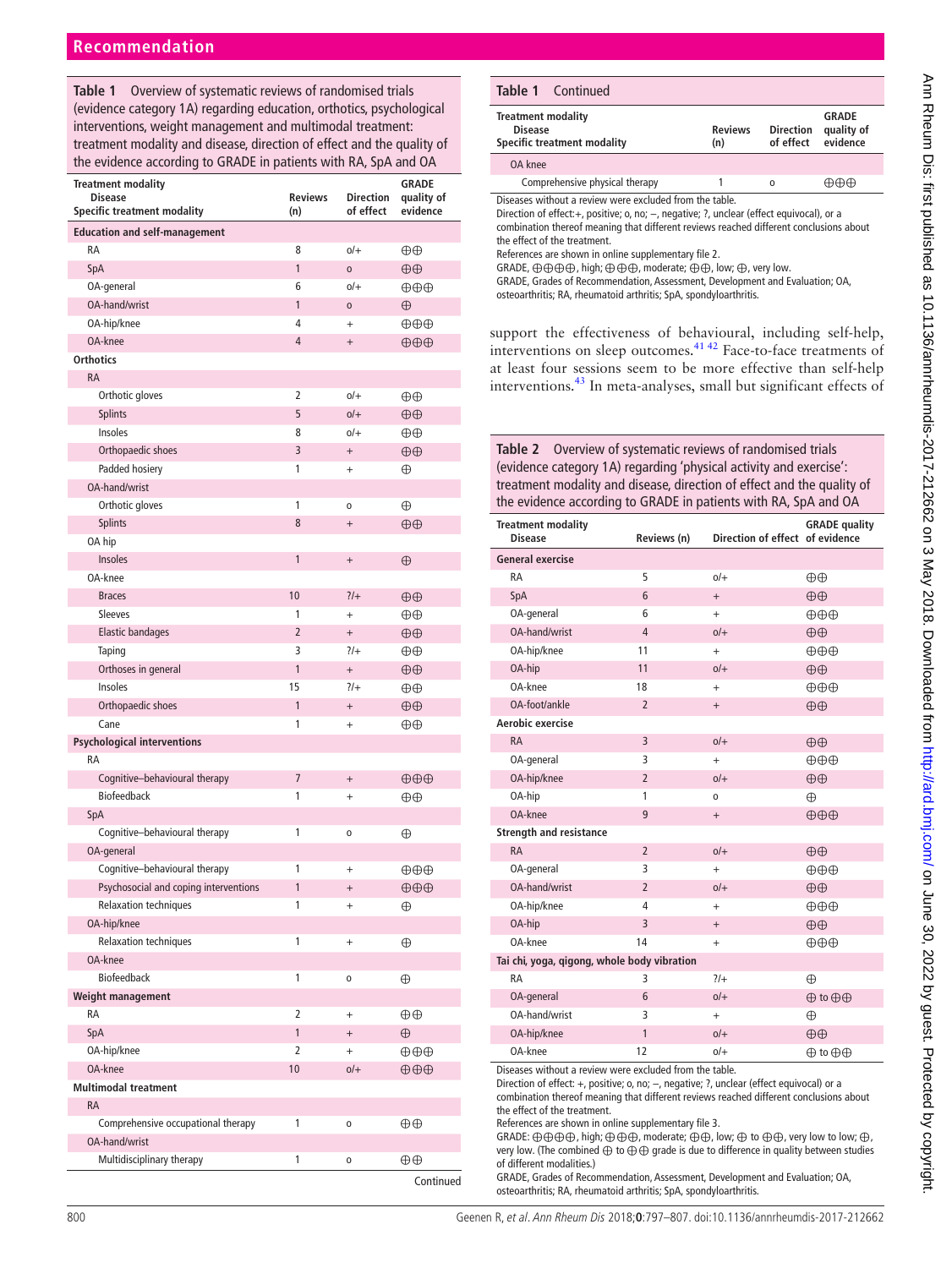<span id="page-4-0"></span>**Table 3** Review of reviews (evidence category 1A) regarding miscellaneous therapies: treatment modality and disease, direction of effect and the quality of the evidence according to GRADE in patients with RA, SpA and OA

| <b>Treatment modality</b><br><b>Disease</b>   | Reviews (n)    | <b>Direction of</b><br>effect | <b>GRADE</b> quality<br>of evidence    |
|-----------------------------------------------|----------------|-------------------------------|----------------------------------------|
| Acupuncture                                   |                |                               |                                        |
| <b>RA</b>                                     | 5              | $0/+$                         | $\oplus\oplus$                         |
| OA-general                                    | $\overline{4}$ | $0/+$                         | $\oplus$                               |
| OA-hand/wrist                                 | 3              | $0/+$                         | $\oplus$                               |
| OA-hip/knee                                   | $\overline{2}$ | $+$                           | $\oplus$                               |
| OA-hip                                        | 1              | 0                             | $\oplus$                               |
| OA-knee                                       | 16             | $\ddot{}$                     | $\oplus \oplus \oplus$                 |
| <b>Balneotherapy and massage</b>              |                |                               |                                        |
| RA                                            | 3              | $0/+$                         | $\oplus\oplus$                         |
| SpA                                           | $\overline{2}$ | $0/+$                         | $\oplus$                               |
| OA-general                                    | 5              | $0/+$                         | $\oplus$ to $\oplus$ $\oplus$          |
| OA-hand/wrist                                 | 3              | $\ddot{}$                     | $\oplus$                               |
| OA-hip/knee                                   | $\overline{2}$ | $0/+$                         | $\oplus$                               |
| OA-knee                                       | 8              | $\ddot{+}$                    | $\oplus\oplus$                         |
| <b>Thermotherapy</b>                          |                |                               |                                        |
| <b>RA</b>                                     | 4              | $0/+$                         | ⊕⊕                                     |
| OA-general                                    | 1              | $\mathbf 0$                   | $\oplus$                               |
| OA-hand/wrist                                 | 3              | $0/+$                         | $\oplus\oplus$                         |
| OA-knee                                       | $\overline{4}$ | $0/+$                         | $\oplus$                               |
| Ultrasound, radiotherapy and<br>diathermy     |                |                               |                                        |
| <b>RA</b>                                     | 3              | $+$                           | $\oplus\oplus$                         |
| OA-general                                    | $\overline{2}$ | $0/+$                         | $\oplus$                               |
| OA-hip/knee                                   | $\overline{2}$ | $?$ /0                        | $\oplus\oplus$                         |
| OA-knee                                       | 12             | $0/+$                         | $\oplus\oplus$ to $\oplus\oplus\oplus$ |
| <b>Electromagnetic therapy</b>                |                |                               |                                        |
| <b>RA</b>                                     | $\overline{2}$ | $0/+$                         | $\oplus\oplus$                         |
| OA-general                                    | 1              | $+$                           | ⊕⊕⊕                                    |
| OA-hip/knee                                   | 3              | $\ddot{}$                     | $\oplus$                               |
| OA-knee                                       | 18             | $?1+$                         | $\oplus\oplus$ to $\oplus\oplus\oplus$ |
| <b>Laser therapy</b>                          |                |                               |                                        |
| <b>RA</b>                                     | 3              | $+$                           | $\oplus\oplus$                         |
| OA-general                                    | $\overline{2}$ | $0/+$                         | $\oplus\oplus$                         |
| OA-hand/wrist                                 | 4              | $\circ$                       | $\oplus$                               |
| OA-knee                                       | $\overline{7}$ | $0/+$                         | $\oplus \oplus \oplus$                 |
| <b>Magnet therapy</b>                         |                |                               |                                        |
| OA-general                                    | 1              | $0/+$                         | $\oplus\oplus$                         |
| OA-hand/wrist                                 | $\overline{2}$ | 0/                            | $\oplus\oplus$                         |
| OA-knee                                       | $\overline{2}$ | $\mathbf 0$                   | $\oplus\oplus$                         |
| Manual therapy/joint mobilisation             |                |                               |                                        |
| <b>OA-hand/wrist</b>                          | 4              | $^{+}$                        | ⊕⊕⊕                                    |
| OA-hip/knee                                   | 1              | $0/+$                         | $\oplus\oplus$                         |
| OA-hip                                        | $\mathbf{1}$   | $^{+}$                        | $\oplus\oplus$                         |
| OA-knee                                       | 1              | $+$                           | $\oplus\oplus$                         |
| <b>Diverse</b>                                |                |                               |                                        |
| OA-general (healing, qigong,<br>chiropractic) | 1              | $0/+$                         | $_{\oplus}$                            |
| OA-hand/wrist (leeches, copper<br>bracelets)  | $\overline{2}$ | 0/?                           | $_{\oplus}$                            |

Diseases without a review were excluded for the table.

Direction of effect: +, positive; o, no; −, negative; ?, unclear (effect equivocal) or a combination thereof meaning that different reviews reached different conclusions about the effect of the treatment or that the direction of effects differed between treatment modalities such as between transcutaneous electrical nerve stimulation and pulsed electromagnetic field therapy which are both included in 'electromagnetic therapy'.

References are shown in online [supplementary file 4.](https://dx.doi.org/10.1136/annrheumdis-2017-212662)

GRADE: ⊕⊕⊕⊕, high; ⊕⊕⊕, moderate; ⊕⊕ to ⊕⊕⊕, low to moderate; ⊕⊕, low; ⊕ to ⊕⊕, very low to low; ⊕ very low. (The combined grades are due to difference in quality between studies of different modalities such as balneotherapy vs massage studies.) GRADE, Grades of Recommendation, Assessment, Development and Evaluation; OA, osteoarthritis; RA, rheumatoid arthritis; SpA, spondyloarthritis.

sleep interventions on pain have been observed in people with varied chronic medical conditions.<sup>[44 45](#page-9-16)</sup>

#### Pharmacological treatment

Pharmacological treatment is a core ingredient of pain management in IA and OA. It includes analgesics (eg, paracetamol, codeine and other opiate-like drugs); oral or topical non-steroidal anti-inflammatory drugs (NSAIDs); intra-articular injections, for example, with glucocorticoids; and occasionally also agents for neuropathic pain. The evidence for pharmacological pain treatment was not part of the current review but has been evaluated by other task forces.<sup>[16 17 24–29 46–50](#page-9-0)</sup> In brief, previous task forces recommended paracetamol as first-line treatment, with topical agents such as topical NSAIDs and capsaicin also recommended for specific joints, for patients with  $O\hat{A}$ ,  $17\frac{26\frac{29}{2}}{2}$  and consideration of intra-articular injections for specific joints in OA and IA.<sup>[17 24–26 28 29](#page-9-17)</sup> Existing EULAR recommendations should be consulted regarding the safe use of NSAIDs.<sup>[17 26 29 46](#page-9-17)</sup>

#### Miscellaneous therapies

[Table](#page-4-0) 3 shows an overview of less commonly available therapies in rheumatological clinical practice that were therefore not included in the recommendations. If a patient shows interest in one of these therapies, and skilled professionals are available to administer them, then this overview can be used as a quick guide to the appropriate meta-analyses. These therapies have especially been studied in OA of the knee with positive effects on pain of acupuncture and 'balneotherapy and massage' and less clear effects of 'electrical' therapies.

#### Psoriatic arthritis

Pain is as high or higher in PsA than in  $\mathbb{R}A$ ,  $^{51}$  and patients have an educational need to manage their pain.<sup>52</sup> Nevertheless, none of the extracted studies reviewed the health professional's approach in PsA for effects on pain. Given the lack of specific knowledge, the health professional may use pain treatment options in RA to guide pain treatment in PsA.

#### **Overarching principles (expert opinion)**

The task force defined overarching principles based on expert opinion [\(box](#page-4-1) 1).

## **Box 1 Overarching principles**

- <span id="page-4-1"></span>► The assessment and treatment process should be guided by a patient-centred framework.
- $\blacktriangleright$  The health professional should understand that (any type of) pain encompasses multiple and mutually interacting biological, psychological and social factors that include but are not limited to pain severity, peripheral (inflammation and joint damage) and central neurophysiological processes, physical (dis)ability, resilience and vulnerabilities (emotions, cognitions, behaviour, lifestyle), social factors (work, support, facilities, economic), sleep quality, obesity and other health risks (eg, smoking, alcoholism).
- ► The health professional should have basic knowledge of the pathology, treatment and sequelae of inflammatory arthritis and osteoarthritis.
- ► The health professional should be able to differentiate between localised and generalised pain and should know that these types of pain may coexist.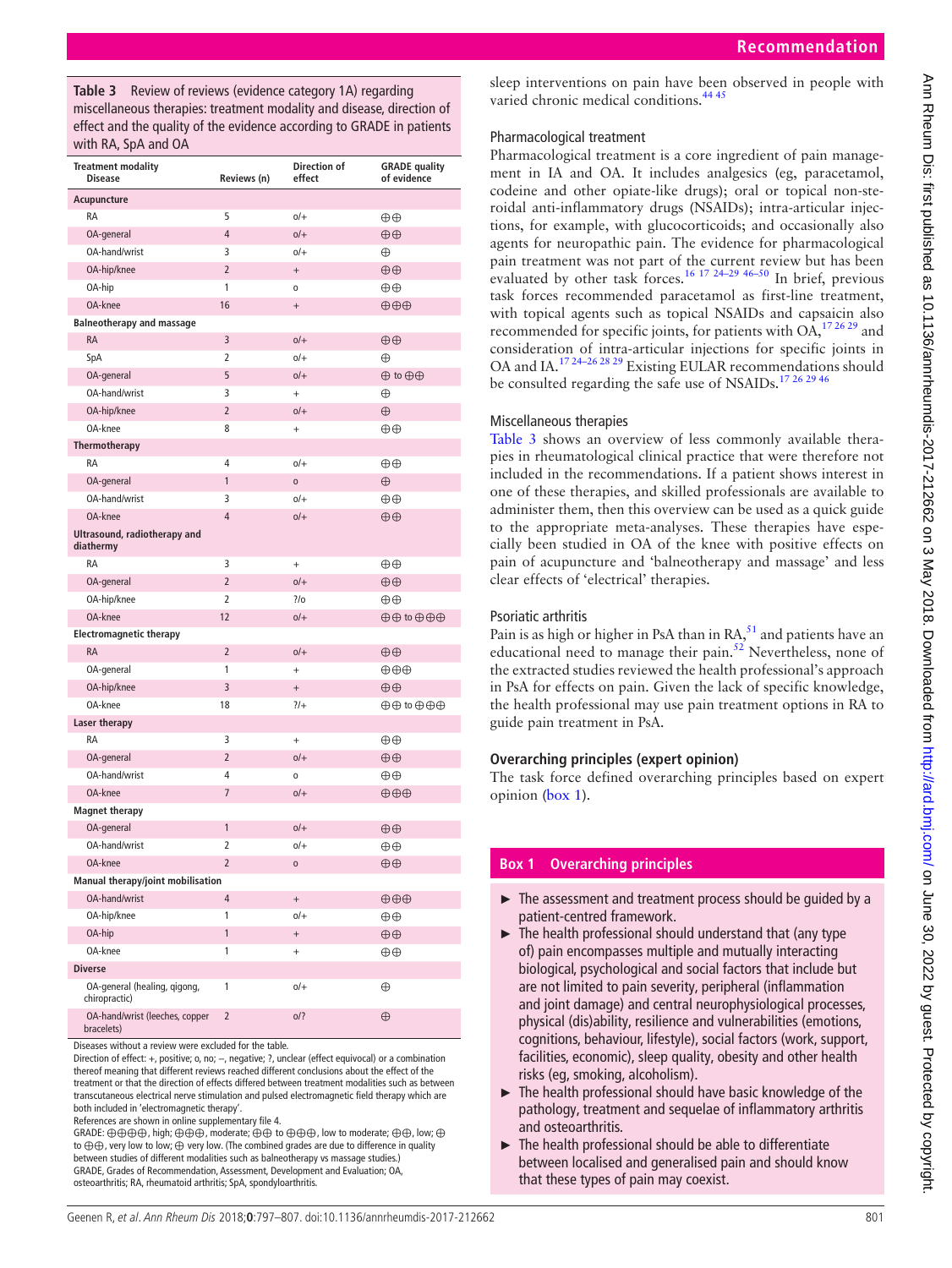#### **Recommendation**

First, patient-centred care was considered important. Care that is respectful of and responsive to individual patient preferences, needs and values, and ensures that patient values guide clinical decisions,<sup>[53](#page-9-20)</sup> may improve adherence and persistence with treatment.<sup>[21 54–57](#page-9-7)</sup> Validation of the patient's pain experience is considered a prerequisite for trust, communication and engagement in treatment.

Second, a biopsychosocial model of pain was recommended. Relationships between all factors of this model are recognised to be interactive and reciprocal with mutually influencing pathways similar to a hanging mobile toy in which movement of one part causes movement of other parts. The importance of the distinct factors differs between individuals.

Third, in order to achieve pain control, it is crucial to treat disease activity and to prevent tissue damage. To meet that aim, the health professional should have basic knowledge of IA and OA. Common treatment goals in rheumatic diseases are to optimise control of inflammation, decrease disease activity, improve function and well-being, and to reduce pain and other disease-related symptoms.<sup>15–17</sup> 21<sup>24–29</sup>

Fourth, the ability to differentiate between types of pain helps the health professional to direct the optimal pain-management strategy. Pain localised in a specific region of the body might be due to peripheral nociceptive input such as inflammation or damage. Generalised pain is more often non-specific with regard to pathological findings and can be due to a dysfunction in the regulation of pain pathways. Pain is commonly regarded as generalised or widespread when pain is present in both sides of the body, above and below the waist and in axial body regions. In IA, generalised pain may remain despite good inflammatory control. Such pain requires comprehensive pain-management strategies. $58\,59$ 

Not all health professionals may currently have the required knowledge and skills to apply these principles. For those health professionals who have identified that they require further education in this area, the overarching principles can be used to direct their learning. This may involve work-based supervision with another health professional or undertaking an educational course that addresses some or all of these principles.

## **Recommendations (systematic literature review and expert opinion)**

[Table](#page-6-0) 4 shows the recommendations. Proper assessment is a prerequisite for proper pain treatment. Recommendations 1 (assessment) and 2 (personalised treatment plan) were based on expert opinion in the task force. Treatment recommendations 3–10 were based on the systematic literature review summarising effects on pain. Specific considerations regarding application of these treatment options (indicated with an asterisk in [table](#page-6-0) 4) were based on expert opinion of the task force.

#### Assessment

The extent of assessment depends on many factors such as available time. A first step in ensuring that pain management is patient-centred is to invite patients disclosing the impact of pain on their daily functioning, to assess their ideas and concerns regarding the cause of their pain and the perceived control over pain episodes, and to take account of their expectations and preferences for treatment. It is deemed important to establish the patient's functional and valued life goals, that is, what it is that they cannot currently do as well as they would wish to. Research shows that individuals differ widely in terms of management needs.<sup>21</sup> 54 60 61

Second, assess pain severity using a numerical or visual analogue pain rating scale, $62$  and the onset, duration, location and spread (pain manikin), quality, interference, triggers and progression of pain. Furthermore, appraise the type of pain (localised or generalised) and whether referral is needed to a pain specialist to evaluate the type of pain, current treatment or current medication (safe use, interactions with other medication, side effects). Generalised pain can be recognised in a clinical interview and by the use of a pain manikin such as the Michigan body map.<sup>[63](#page-9-23)</sup> Use validated questionnaires to assess the potential presence of neuropathic pain.<sup>62 64-66</sup>

Third, assess ongoing pharmacological and non-pharmacological treatments, previous treatments tried and the effects and side effects of these treatments, patient beliefs about the ability to control and overcome pain and its consequences, and willingness of the patient to engage in additional treatment if deemed necessary.

Fourth, assess current inflammation and joint damage as sources of pain following the most recent recommendations.<sup>[67 68](#page-9-24)</sup> In case of poorly controlled inflammation, optimise disease control or refer to a rheumatologist for treatment according to recommendations.<sup>25 27 48</sup> In case of localised (nociceptive) pain relating to OA, consider (to refer to) joint-specific treatments in line with recommendations.[16 69](#page-9-0)

Fifth, assess pain-related biological, psychological and social factors that might need attention, specifically:

- The nature and extent of disability: physical activity, mobility, activities of daily living, social participation, general physical fitness (aerobic capacity, muscle strength, endurance), pain-related fear and avoidance of activities, balance of activities and rest (pacing).
- Beliefs and emotions about pain and pain-related disability: the psychological response to pain and psychological vulnerability factors, psychological distress, psychiatric comorbidity and cognitions such as catastrophising (rumination, magnification and helplessness), $70$  fear of movement-related pain, $71$  catastrophising and pain self-efficacy. $72$
- Social factors related to pain and its consequences: the way family members and other significant others react to patient's pain or pain-related disability; work; family and friends; economic problems; housing.
- Sleep problems: the quantity and quality of sleep, including whether the patient feels refreshed on waking and sleep hygiene habits such as regular exercise during the day, stress management, noise, sleep timing and avoidance of caffeine, nicotine, alcohol and daytime napping.<sup>[73](#page-10-3)</sup>
- $\blacktriangleright$  Presence of obesity.<sup>[74](#page-10-4)</sup>
- ► Other factors that might influence pain or pain management, such as dependence on tobacco, alcohol or drugs.<sup>75</sup>

#### Treatment

[Tables](#page-3-0) 1–3 offer an overview of the number of the reviewed reviews and meta-analyses, the observed effects of specific treatments on pain and the quality of evidence of the studies.

Through shared decision-making, treatment is guided by the expressed needs of the patient, the health professional's assessment and evidence-based treatment options. A stepped-care approach is recommended including education and self-management support in step 1 (recommendation 3), one or more treatment options by a specialist if indicated in step 2 (recommendations 4–9) or multidisciplinary treatment in step 3 (recommendation 10).

The choice for a specific intervention is not only determined by effects on pain but also by effects on functioning, social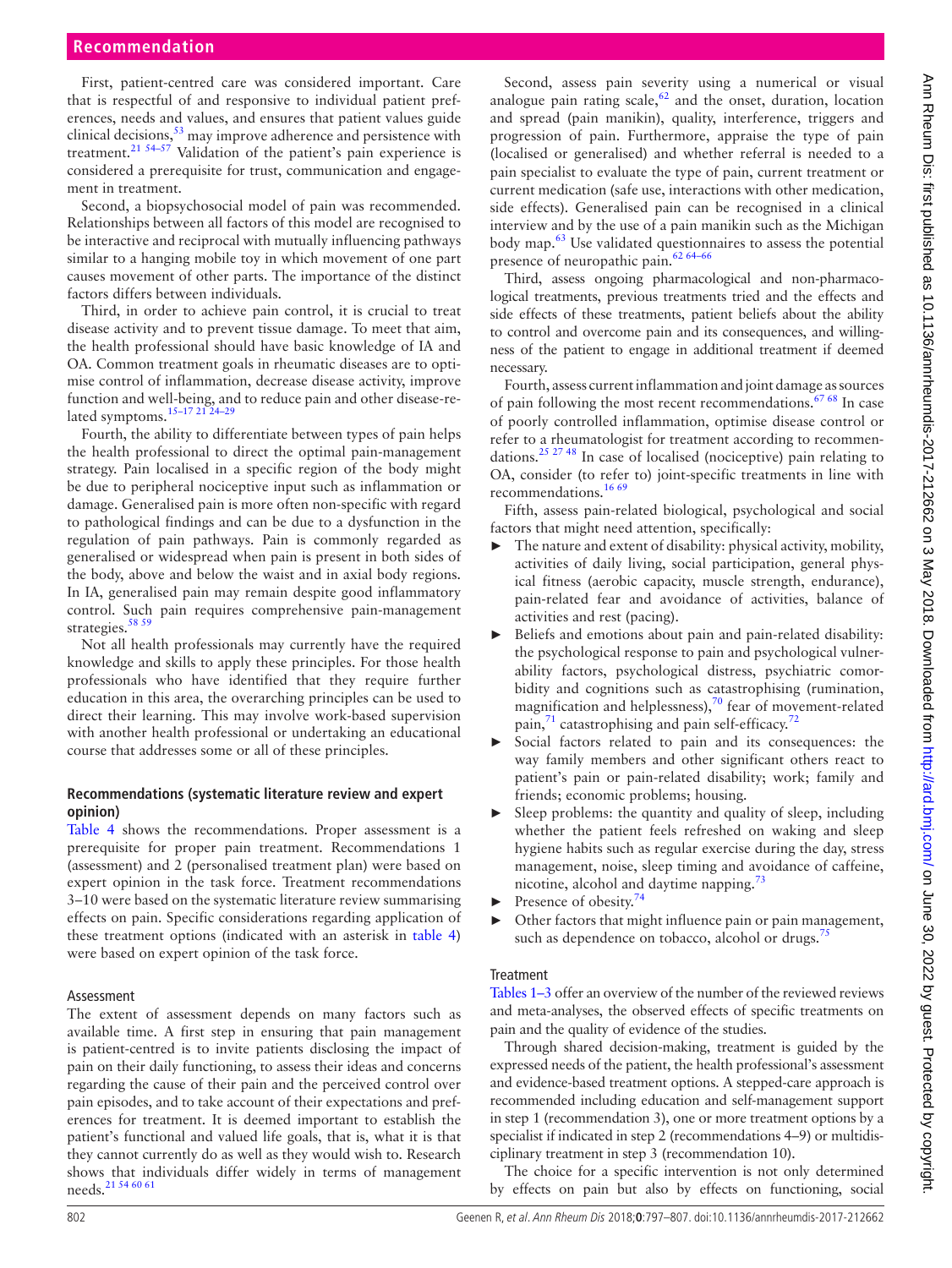<span id="page-6-0"></span>

| EULAR recommendations for the health professionals' approach to pain management in inflammatory arthritis and osteoarthritis<br>Table 4                                                                                                                                                                                                                                                                                                                                                                                                                                                                                                                                                                                                                                                                                                                                                           |                      |                               |                                             |  |
|---------------------------------------------------------------------------------------------------------------------------------------------------------------------------------------------------------------------------------------------------------------------------------------------------------------------------------------------------------------------------------------------------------------------------------------------------------------------------------------------------------------------------------------------------------------------------------------------------------------------------------------------------------------------------------------------------------------------------------------------------------------------------------------------------------------------------------------------------------------------------------------------------|----------------------|-------------------------------|---------------------------------------------|--|
|                                                                                                                                                                                                                                                                                                                                                                                                                                                                                                                                                                                                                                                                                                                                                                                                                                                                                                   | Level of<br>evidence | Strength of<br>recommendation | Level of agreement<br>task force: mean (SD) |  |
| 1. Assessment by the health professional should include the following aspects (the assessment is brief or extensive depending<br>on factors such as available time, whether it is a first or regular consultation, and the needs of the patient):                                                                                                                                                                                                                                                                                                                                                                                                                                                                                                                                                                                                                                                 | $\overline{4}$       | D                             | 9.3(0.8)                                    |  |
| Patient's needs, preferences and priorities regarding pain management and important activities, values and goals in daily life.                                                                                                                                                                                                                                                                                                                                                                                                                                                                                                                                                                                                                                                                                                                                                                   |                      |                               |                                             |  |
| Patient's pain characteristics including severity, type, spread and quality.                                                                                                                                                                                                                                                                                                                                                                                                                                                                                                                                                                                                                                                                                                                                                                                                                      |                      |                               |                                             |  |
| Previous and ongoing pain treatments and the perceived efficacy.                                                                                                                                                                                                                                                                                                                                                                                                                                                                                                                                                                                                                                                                                                                                                                                                                                  |                      |                               |                                             |  |
| Current inflammation and joint damage as sources of pain, and whether these are adequately treated.                                                                                                                                                                                                                                                                                                                                                                                                                                                                                                                                                                                                                                                                                                                                                                                               |                      |                               |                                             |  |
| Pain-related factors that might need attention: (a) the nature and extent of pain-related disability, (b) beliefs and emotions<br>about pain and pain-related disability, (c) social influences related to pain and its consequences, (d) sleep problems and (e)<br>obesity.                                                                                                                                                                                                                                                                                                                                                                                                                                                                                                                                                                                                                      |                      |                               |                                             |  |
| 2. The patient should receive a personalised management plan with the aim of reducing pain and pain-related distress and<br>improving pain-related function and participation in daily life. This plan is guided by shared decision-making, the expressed<br>needs of the patient, the health professional's assessment and evidence-based treatment options. A stepped-care approach<br>may include, in step 1, education and self-management support (recommendation 3); in step 2, one or more treatment options<br>by a specialist if indicated (recommendations 4 to 9); or, in step 3, multidisciplinary treatment (recommendation 10).                                                                                                                                                                                                                                                     | $\overline{4}$       | D                             | 9.0(0.8)                                    |  |
| 3. The patient should receive education.<br>* All patients have easy access to (1) educational materials (such as brochures or links to online resources with<br>encouragement to stay active, sleep hygiene guidelines and so on), (2) psychoeducation by the health professional and (3)<br>online or face-to-face self-management interventions.                                                                                                                                                                                                                                                                                                                                                                                                                                                                                                                                               | 1A                   | А                             | 9.7(0.6)                                    |  |
| 4. If indicated, the patient should receive physical activity and exercise.<br>* The health professional and patient appraise whether advice to stay active, supervised physical exercise or<br>multidisciplinary treatment is needed.<br>* If the patient is not able to initiate physical activity and exercises without help, then consider the possibility for referral to<br>a physiotherapist for individually tailored graded physical exercise or strength training.<br>* If psychosocial factors such as fear of movement 71.80 or catastrophising cognitions <sup>70</sup> underlie a disabled, sedentary<br>lifestyle, then consider a multidisciplinary intervention including cognitive – behavioural therapy.                                                                                                                                                                       | 1A                   | A                             | 9.8(0.8)                                    |  |
| 5. If indicated, the patient should receive orthotics.<br>* If a patient has pain during activities of daily living which impedes functioning, orthotics (such as splints, braces, gloves,<br>sleeves, insoles and shoes), daily living aids (such as a tin opener), an assistive device (such as a cane or rollator) or<br>ergonomic adaptation (at home, workplace) can be offered. If the patients wants to use this assistive support, then consider<br>referral to the occupational therapist, who can proceed with several actions: offer education about appropriate ways to use<br>joints and ergonomic principles, appraise the need for the use of an orthotic or assistive device, give advice about how to<br>acquire it, fit the customised aid to the patient, offer training in the use of it, refer to the appropriate specialist who will do<br>this, eg, orthopaedic shoemaker. | 1A                   | А                             | 8.6(0.9)                                    |  |
| 6. If indicated, the patient should receive psychological or social interventions.<br>* If there are indications that social variables or psychological factors interfere with effective pain management and<br>functional status, then consider (depending on the severity) providing basic social and psychological management support or<br>referral to a psychologist, social worker, self-management support programme, CBT or multidisciplinary treatment.<br>* If psychopathology (eg, depression and anxiety) is present, discuss treatment options with the patient and the patient 's<br>primary care physician.                                                                                                                                                                                                                                                                        | 1A                   | A                             | 9.5(0.6)                                    |  |
| 7. If indicated, the patient should receive sleep interventions.<br>* If sleep disturbance is reported, inquire about causes (eg, pain, persistent worrying, poor sleep habits) and offer basic<br>education about good sleep hygiene practices.<br>* If sleep remains (severely) disturbed, refer to a therapist or programme aimed at restoring sleep, or to a specialised sleep<br>clinic.                                                                                                                                                                                                                                                                                                                                                                                                                                                                                                     | 1B                   | B                             | 8.4(1.1)                                    |  |
| 8. If indicated, the patient should receive weight management.<br>* If the patient is obese, explain to the patient that obesity can contribute to pain and disability. Discuss accessible weight<br>management options with the patient or signpost appropriate specialised weight management support; for example,<br>dietitian, psychologist, community lifestyle services or bariatric clinic/surgery.                                                                                                                                                                                                                                                                                                                                                                                                                                                                                        | 1A                   | А                             | 9.1(1.0)                                    |  |
| 9. If indicated, the patient should receive pharmacological and joint-specific pain treatment according to recent<br>recommendations.<br>* Ask about the patient 's existing use of prescribed and over - the - counter pain relief including homeopathic remedies<br>and consider if the frequency of use is safe (not over dosing) and appropriately regular. Ask or refer for further specialist or<br>medical advice if there are concerns or if additional pharmacological treatment may be indicated.                                                                                                                                                                                                                                                                                                                                                                                       | See refs 16 17 24-29 |                               | 9.5(0.8)                                    |  |
| 10. If indicated, the patient should receive multidisciplinary treatment.<br>* If more than one treatment options are indicated, for example, to treat psychological distress in combination with a<br>sedentary lifestyle, and if monotherapy failed, consider a multidisciplinary intervention.<br>$\overline{1}$                                                                                                                                                                                                                                                                                                                                                                                                                                                                                                                                                                               | $\overline{4}$       | D                             | 8.8(1.1)                                    |  |
| $\overline{\phantom{a}}$<br>$\overline{\phantom{a}}$                                                                                                                                                                                                                                                                                                                                                                                                                                                                                                                                                                                                                                                                                                                                                                                                                                              |                      |                               |                                             |  |

'Level of evidence' and 'Strength of recommendation' for treatment modalities refer to specific diseases in which uniform positive effects on pain (excluding studies with 'very low' quality of evidence) were observed [\(tables 1 and 2](#page-3-0)). Overarching principles and recommendations regarding assessment are based on expert opinion.

Level of evidence: 1A, from meta-analysis of randomised controlled trials; 1B, from at least one randomised controlled trial; 2A, from at least one controlled study without randomisation; 2B, from at least one other type of quasi-experimental study; 3, from descriptive studies, such as comparative studies, correlation studies or case-control studies; 4, from expert committee reports or opinions and/or clinical experience of respected authorities.

Strength of recommendations is a combination of the information from the systematic literature review and expert opinion: A, category I evidence; B, category II evidence or extrapolated recommendations from category I evidence; C, category III evidence or extrapolated recommendation from category I or II evidence; D, category IV evidence or extrapolated recommendation<br>from category II or III evidence.<sup>[22](#page-9-4)</sup>

Level of agreement by the task force on a scale from 0 to 10.

\*Specific considerations regarding application of recommendations that are indicated with an asterisk are based on expert opinion of the task force.

CBT, cognitive–behavioural therapy; EULAR, European League Against Rheumatism.

participation and well-being. Moreover, evidence for effects of specific pain treatments differ for specific diseases. The 'strength of recommendation' for recommendations 3–10 ([table](#page-6-0) 4) holds for specific diseases in which uniform positive effects on pain

(excluding studies with 'very low' quality of evidence) were observed.

Education had a uniform positive effect on pain in OA (hip/ knee, knee).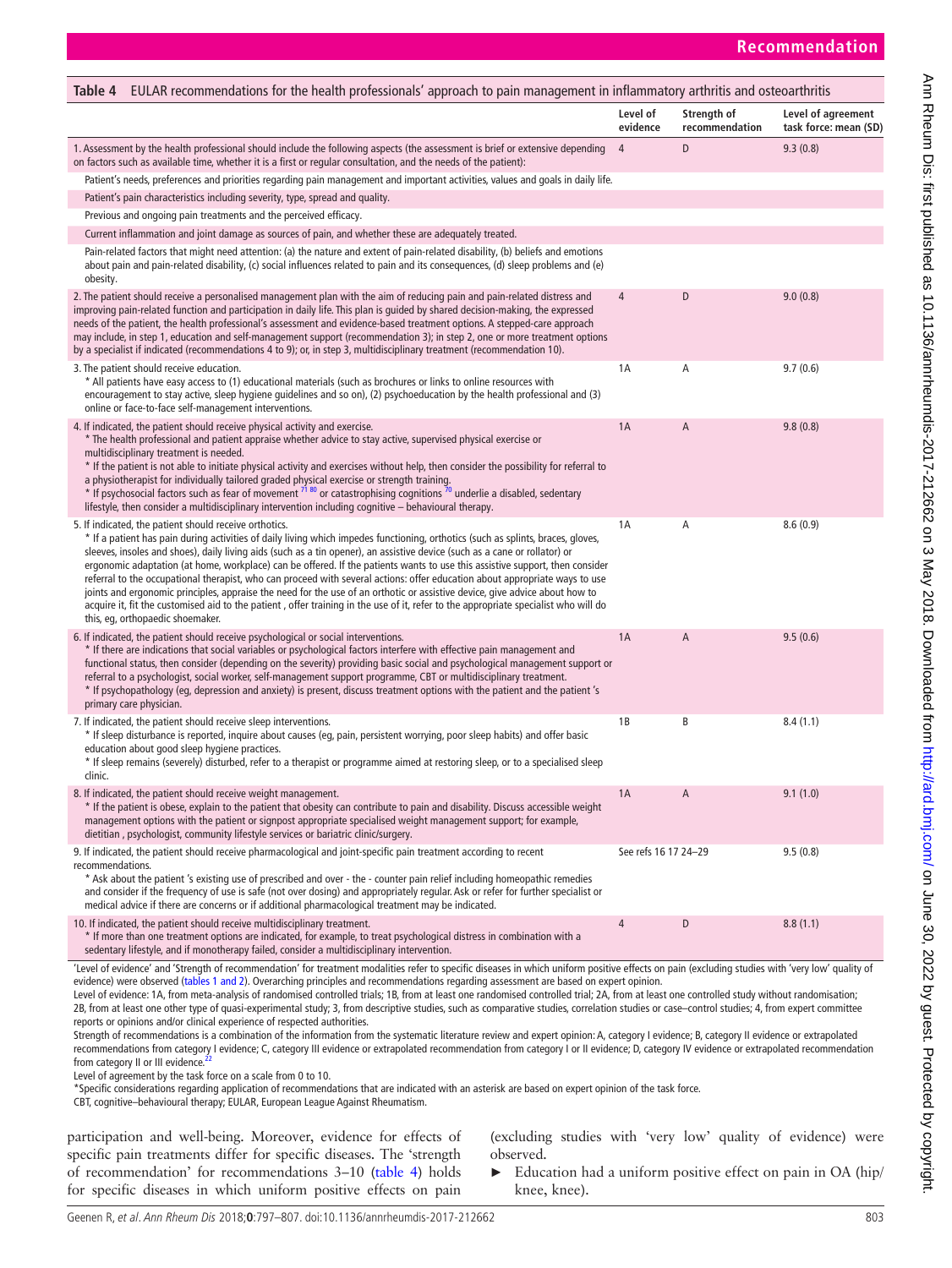## **Box 2 Research agenda**

- <span id="page-7-0"></span>► To examine omissions in knowledge such as effects of treatment options on pain in psoriatic arthritis, the effects of sleep interventions on pain in inflammatory arthritis (IA) and osteoarthritis (OA), and pain as an outcome measure in studies of assistive devices such as a cane or rollator in more diseases than OA of the knee alone.
- $\triangleright$  To examine in meta-analyses the effects of multidisciplinary treatment on pain.
- ► To improve the methodological quality of treatment outcome studies.
- ► To conduct an analysis examining effect sizes for more specific treatment modalities that are now merged into comprehensive treatment packages.
- ► To examine moderators of treatment effects (eg, in which patient subgroups each specific treatment option causes a reduction of pain).
- $\blacktriangleright$  To examine mediators of outcome, that is, how pain treatments work in IA and OA.
- $\blacktriangleright$  To examine the effects on pain of minimal interventions such as advice during a consultation, use of brochures and e-health psychoeducation.
- ► To examine whether combined pharmacological and non-pharmacological pain management is more effective than monotherapy.
- $\blacktriangleright$  To contribute to personalised medicine by analysing customised pain treatments; for example, using replicated single-case experimental designs with idiosyncratic outcome measures.
- $\triangleright$  To examine in which way healthcare could best be organised to be able to provide the best possible and knowledgeable pain-management support for people with IA and OA.
- ► Physical activity and exercise showed uniform positive effects on pain for general exercise in SpA and OA (general, hip/knee, knee, foot/ankle), aerobic exercise in OA (general, knee), and strength and resistance training in OA (general, hip/knee, hip, knee).
- ► Orthotics showed small but consistent positive effects on pain for orthopaedic shoes in RA and OA of the knee, splints in OA of the hand and knee orthoses (especially sleeves, elastic bandages) in OA of the knee.
- ► Psychological and social interventions showed a uniform positive effect on pain for CBT in RA and OA (general), psychosocial and coping interventions in OA (general), biofeedback in RA and relaxation interventions in OA (general, hip/knee).
- There was no meta-analysis that evaluated effects of sleep interventions on pain in IA or OA but small effects of sleep interventions on pain were observed in meta-analyses in people with varied chronic medical conditions.
- Weight management showed a uniform positive effect on pain in RA, SpA and OA of the hip/knee.
- Multidisciplinary treatment is cautiously recommended considering the absence of studies examining the added effect on pain of multidisciplinary treatment to monodisciplinary therapies and considering that meta-analyses on multimodal treatment did not observe effects on pain.

#### **Discussion**

Results and conclusions derived from 186 systematic reviews and meta-analyses were reviewed to identify the evidence associated

with the benefits of the health professional's approach to pain management for people with IA and OA. Effects on pain were most uniformly positive for physical activity and exercise interventions, and for psychological interventions. Effects on pain for educational interventions, orthotics, weight management and multidisciplinary treatment were shown for particular disease groups. Recommendations for patient-centred pain management were guided by this scientific evidence and by clinical expert opinion.

The task force unanimously endorsed that in rheumatic care, besides pain severity, physical functioning and psychological functioning are major outcomes of any management intervention by health professionals, in agreement with other expert groups.<sup>30 31</sup> Although pain was selected as the target outcome, our systematic literature review also included interventions that were not aimed at alleviating pain but, for instance, at increasing muscle strength, physical activity or emotional functioning. Nevertheless, our study showed that many evaluations of treatment options—especially physical activity and psychological interventions—showed a reduction of pain in most patient groups. This included treatment options in which pain reduction was not the primary goal.

[Box](#page-7-0) 2 presents questions for the future research agenda. Our systematic review showed that there is ample evidence for specific pain treatment options in specific groups. Nevertheless, there are several omissions in our knowledge with respect to effects of pain management on pain, especially in PsA, sleep interventions, assistive devices and multidisciplinary treatment. Moreover, it is inherent to the multifaceted nature of pain, the heterogeneity of the group of patients with IA and OA, and specific needs of individual patients that pain-management options of choice will differ among patients. From a clinical point of view, a multimodal approach will likely result in the best outcome, but from a scientific point of view, it would be more fruitful to learn whether a single treatment option is able to bring about change in pain and other outcomes. Thus, a main challenge in future research is to examine in which patient subgroups each specific treatment option causes a reduction of pain. Moreover, most studies pertain to systematic interventions in groups, but the most frequent clinical intervention is patient-customised education and advice given during a consultation, handing a brochure or offering information through the internet. The effects of these minimal interventions should be investigated as well.

As pain is the predominant symptom and burden in IA and  $OA<sub>1</sub><sup>1–5</sup>$  clinical training of rheumatology health professionals in pain management is essential. To ensure patient-centred pain management, health professionals need knowledge, confidence, communication skills and skills to support patients to translate intentions into action plans, which should be part of educational programmes.<sup>[76–78](#page-10-6)</sup> It has been demonstrated that training of professionals helps to improve pain management of OA.<sup>79</sup> Health professionals can use the handout shown in [figure](#page-8-5) 2 as a guide in their work, while the more detailed findings and recommendations can be used to fine-tune treatment. Further, knowledge and skills indicated in the overarching principles and recommendations should be used when reviewing pain curricula in higher education and in postgraduate clinical education.<sup>76</sup> Within EULAR, the current recommendations can be included in the 'EULAR online course for health professionals' which comprises specific diseases such as RA and OA as well as broader modules: [https://www.eular.org/edu\\_online\\_course\\_hpr.cfm.](https://www.eular.org/edu_online_course_hpr.cfm.) Finally, these recommendations will be disseminated through this publication and through a lay summary of the recommendations that will be disseminated among national patient associations.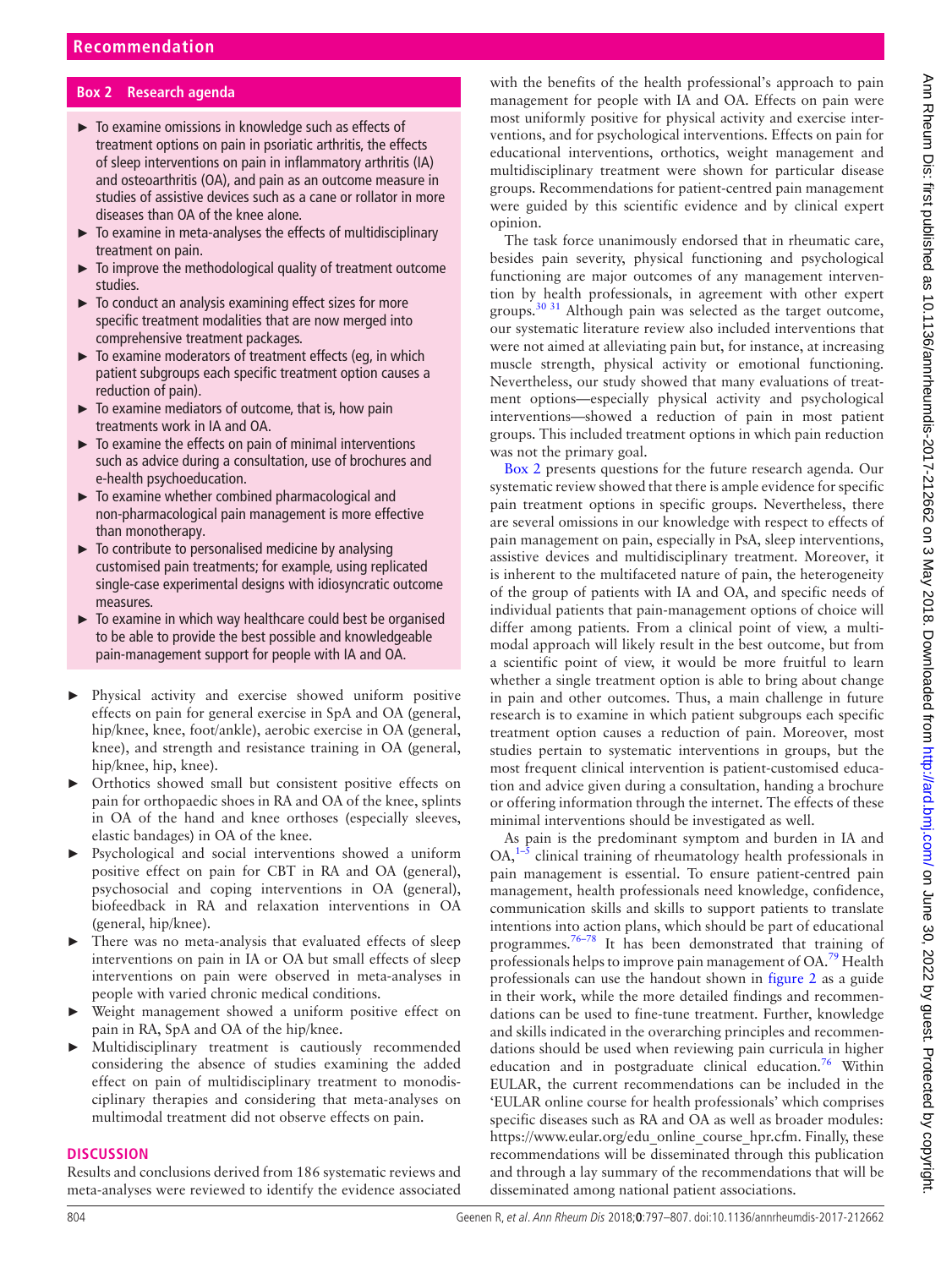

<span id="page-8-5"></span>Figure 2 Handout with guide to pain management in inflammatory arthritis and osteoarthritis.

In conclusion, guided by expert opinion and partly underpinned by a considerable number of systematic reviews and meta-analyses, an expert group developed and launched the first set of recommendations that enable health professionals to provide knowledgeable and evidence-based pain-management support for people with IA and OA.

#### **Author affiliations**

- <sup>1</sup>Department of Psychology, Utrecht University, Utrecht, The Netherlands <sup>2</sup>Musculoskeletal Statistics Unit, The Parker Institute, Bispebjerg and Frederiksberg Hospital, Copenhagen, Denmark
- <sup>3</sup>Department of Rheumatology, Odense University Hospital, Odense, Denmark
- 4 Department of Neuroscience, Uppsala University, Uppsala, Sweden
- <sup>5</sup>Rheumatology and Metabolic Bone Diseases Department, Hospital de Santa Maria, Lisbon, Portugal
- <sup>6</sup>Rheumatology Research Unit, Faculty of Medicine, Lisbon Academic Medical Centre, Instituto de Medicina Molecular, University of Lisbon, Lisbon, Portugal
- <sup>7</sup>Department of Rheumatology, Virginia Mason Medical Center, Seattle, Washington, USA
- <sup>8</sup>Norwegian National Unit for Rehabilitation for Rheumatic Patients with Special Needs, NBRR, Diakonhjemmet Hospital, Oslo, Norway
- 9 Department of Rehabilitation Medicine, Maastricht University, Maastricht, The **Netherlands**
- <sup>10</sup>Research Institute for Primary Care and Health Sciences, Keele University, Keele, UK 11Haywood Academic Rheumatology Centre, Haywood Hospital, Stoke-on-Trent, UK
- <sup>12</sup>EULAR Patient Research Partner, Cyprus League Against Rheumatism, Nicosia, Cyprus
- <sup>3</sup>Department of Rheumatology, CHU, Clermont Ferrand, Clermont Ferrand, France <sup>14</sup>Department of Anesthesiology, Division of Pain Research, Chronic Pain & Fatigue Research Center, University of Michigan Medical School, Ann Harbor, Michigan, USA <sup>15</sup>EULAR Social Leagues Patients' Representative, Leuven, Belgium
- <sup>16</sup>Section for Outcomes Research, Center for Medical Statistics, Informatics, and Intelligent Systems, Medical University of Vienna, Vienna, Austria
- <sup>17</sup>Department of Health Sciences, University of Applied Sciences FH Campus Wien, Vienna, Austria
- 18Research group Health Psychology, University of Leuven, Leuven, Belgium <sup>19</sup>Behavioral Medicine Research, Faculty of Psychology and Neuroscience, Maastricht University, Maastricht, The Netherlands
- 20Department Physical Therapy, Occupational Therapy, Rehabilitation and Physical Medicine, Universidad Rey Juan Carlos, Alcorcón, Spain
- <sup>1</sup>Department of Public Health and Community Medicine, Primary Health Care Unit, Institute of Medicine, The Sahlgrenska Academy, University of Gothenburg, Gothenburg, Sweden

**Acknowledgements** The authors thank Susan Oliver and Christina Opava who initiated this project on behalf of the EULAR-HP and ARHP steering group that also included Linda Ehrlich-Jones, Ricardo Ferreira, Rinie Geenen, Kam Nola, Jan

Richardson, Karen Smarr and Ben Smith. The authors also thank Annette Ladefoged de Thurah for guarding the project.

**Contributors** CLO was the research fellow for the project undertaking the systematic literature review. RG was the project convener and drafted the work. RC was the methodologist supervising the systematic literature review. CLO and RC rated the quality of studies. CLO and JA independently assessed the studies. All authors have contributed substantially by participating in the development of the recommendations and revising the manuscript critically for important intellectual content. All authors approved the final version for publication.

**Funding** This study was supported by the European League Against Rheumatism (EULAR), Grant reference: HPR029.

**Competing interests** None declared.

**Patient consent** Not required.

**Provenance and peer review** Not commissioned; externally peer reviewed.

**Data sharing statement** The data analysed in the current study are available from the corresponding author on reasonable request.

© Article author(s) (or their employer(s) unless otherwise stated in the text of the article) 2018. All rights reserved. No commercial use is permitted unless otherwise expressly granted.

#### **References**

- <span id="page-8-0"></span>1 Bijlsma JW, Berenbaum F, Lafeber FP. Osteoarthritis: an update with relevance for clinical practice. [Lancet](http://dx.doi.org/10.1016/S0140-6736(11)60243-2) 2011;377:2115–26.
- 2 Cross M, Smith E, Hoy D, et al. The global burden of hip and knee osteoarthritis: estimates from the global burden of disease 2010 study. [Ann Rheum Dis](http://dx.doi.org/10.1136/annrheumdis-2013-204763) 2014;73:1323–30.
- 3 Cross M, Smith E, Hoy D, et al. The global burden of rheumatoid arthritis: estimates from the global burden of disease 2010 study. [Ann Rheum Dis](http://dx.doi.org/10.1136/annrheumdis-2013-204627) 2014;73:1316-22.
- 4 Minnock P, FitzGerald O, Bresnihan B. Women with established rheumatoid arthritis perceive pain as the predominant impairment of health status. [Rheumatology](http://dx.doi.org/10.1093/rheumatology/keg281) 2003;42:995–1000.
- 5 Ryan S, Carr A. Applying the bio-psychosocial model to the management of rheumatic disease. In: Dziedzic K, Hammond A, eds. Rheumatology: Evidence-Based practice for physiotherapists and occupational therapists. Edinburgh: Churchill Livingstone: Elsevier, 2010:63–75.
- <span id="page-8-1"></span>6 Iversen MD. Rehabilitation interventions for pain and disability in osteoarthritis. [Am J](http://dx.doi.org/10.1097/01.NAJ.0000412649.02926.35)  [Nurs](http://dx.doi.org/10.1097/01.NAJ.0000412649.02926.35) 2012;112:S32–7.
- <span id="page-8-2"></span>7 Jakab Z, Tsouros AD. Health 2020--achieving health and development in today's Europe. [Cent Eur J Public Health](http://dx.doi.org/10.21101/cejph.a4045) 2014;22:133–8.
- <span id="page-8-3"></span>8 Backman CL. Arthritis and pain. Psychosocial aspects in the management of arthritis pain. [Arthritis Res Ther](http://dx.doi.org/10.1186/ar2083) 2006;8:221.
- <span id="page-8-4"></span>9 Bergman S. Management of musculoskeletal pain. [Best Pract Res Clin Rheumatol](http://dx.doi.org/10.1016/j.berh.2006.10.001) 2007;21:153–66.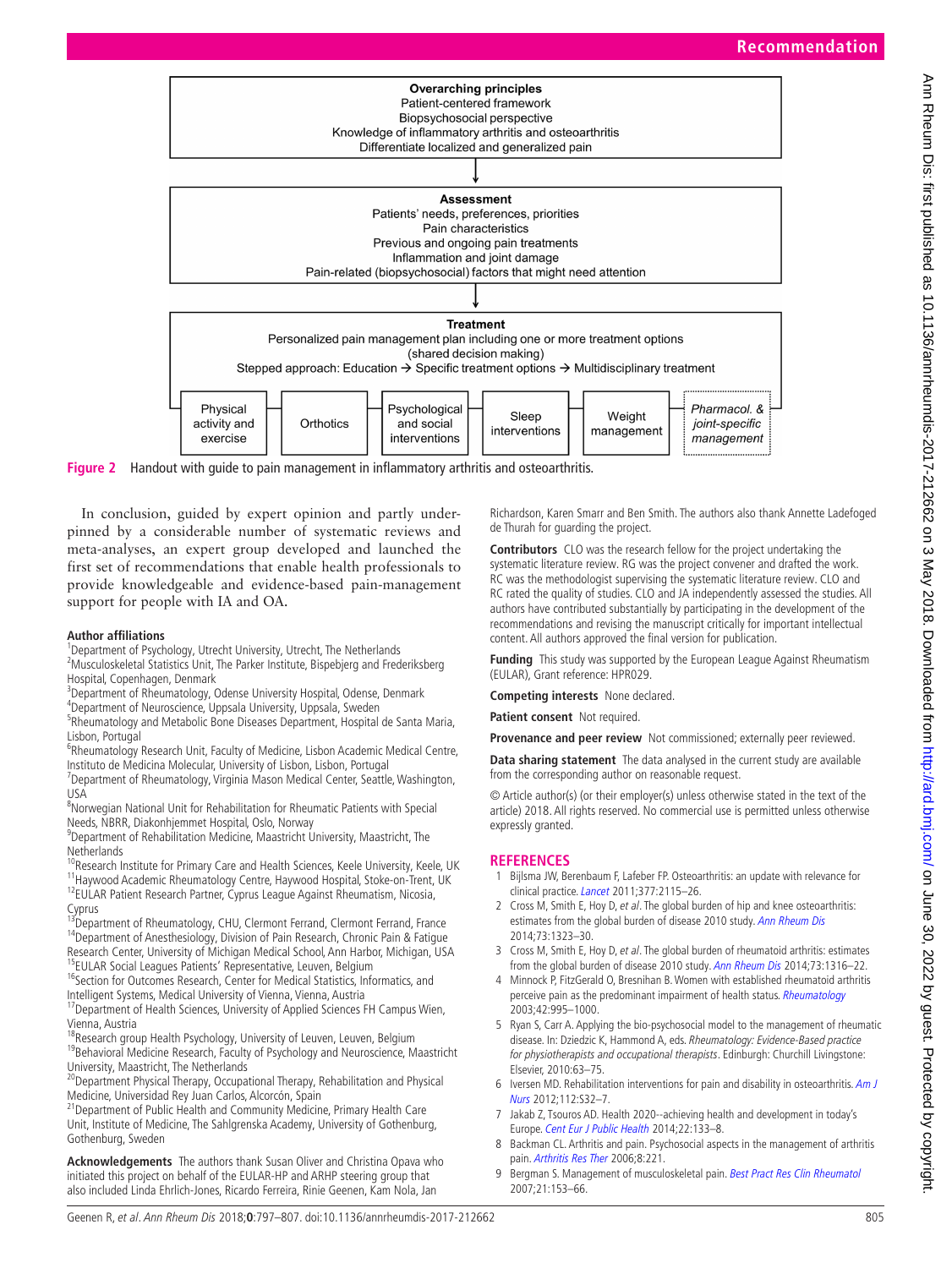## **Recommendation**

- 10 Gatchel RJ, Peng YB, Peters ML, et al. The biopsychosocial approach to chronic pain: scientific advances and future directions. [Psychol Bull](http://dx.doi.org/10.1037/0033-2909.133.4.581) 2007;133:581-624.
- 11 Mork PJ, Vik KL, Moe B, et al. Sleep problems, exercise and obesity and risk of chronic musculoskeletal pain: the Norwegian HUNT study. [Eur J Public Health](http://dx.doi.org/10.1093/eurpub/ckt198) 2014;24:924–9.
- 12 Da Silva JAP, Geenen R, Jacobs JWG. Chronic widespread pain and increased mortality: biopsychosocial interconnections. [Ann Rheum Dis](http://dx.doi.org/10.1136/annrheumdis-2017-211893) 2017:annrheumdis-2017-211893.
- <span id="page-9-11"></span>13 Pickering ME, Chapurlat R, Kocher L, et al. Sleep Disturbances and Osteoarthritis. Pain [Pract](http://dx.doi.org/10.1111/papr.12271) 2016;16:237–44.
- 14 Walsh DA, McWilliams DF. Mechanisms, impact and management of pain in rheumatoid arthritis. [Nat Rev Rheumatol](http://dx.doi.org/10.1038/nrrheum.2014.64) 2014;10:581–92.
- <span id="page-9-3"></span>15 Fernandes L, Hagen KB, Bijlsma JW, et al. EULAR recommendations for the non-pharmacological core management of hip and knee osteoarthritis. [Ann Rheum Dis](http://dx.doi.org/10.1136/annrheumdis-2012-202745) 2013;72:1125–35.
- <span id="page-9-0"></span>16 McAlindon TE, Bannuru RR, Sullivan MC, et al. OARSI guidelines for the non-surgical management of knee osteoarthritis. [Osteoarthritis Cartilage](http://dx.doi.org/10.1016/j.joca.2014.01.003) 2014;22:363-88.
- <span id="page-9-17"></span>17 Zhang W, Doherty M, Arden N, et al. EULAR evidence based recommendations for the management of hip osteoarthritis: report of a task force of the EULAR Standing Committee for International Clinical Studies Including Therapeutics (ESCISIT). [Ann](http://dx.doi.org/10.1136/ard.2004.028886)  [Rheum Dis](http://dx.doi.org/10.1136/ard.2004.028886) 2005;64:669–81.
- <span id="page-9-1"></span>18 Baillet A, Vaillant M, Guinot M, et al. Efficacy of resistance exercises in rheumatoid arthritis: meta-analysis of randomized controlled trials. [Rheumatology](http://dx.doi.org/10.1093/rheumatology/ker330) 2012;51:519–27.
- 19 Fransen M, McConnell S, Harmer AR, et al. Exercise for osteoarthritis of the knee. [Cochrane Database Syst Rev](http://dx.doi.org/10.1002/14651858.CD004376.pub3) 2015;1:CD004376.
- <span id="page-9-2"></span>20 Andrews NE, Strong J, Meredith PJ. Activity pacing, avoidance, endurance, and associations with patient functioning in chronic pain: a systematic review and metaanalysis. [Arch Phys Med Rehabil](http://dx.doi.org/10.1016/j.apmr.2012.05.029) 2012;93:2109–21.
- <span id="page-9-7"></span>21 Zangi HA, Ndosi M, Adams J, et al. EULAR recommendations for patient education for people with inflammatory arthritis. [Ann Rheum Dis](http://dx.doi.org/10.1136/annrheumdis-2014-206807) 2015;74:954-62.
- <span id="page-9-4"></span>22 van der Heijde D, Aletaha D, Carmona L, et al. 2014 Update of the EULAR standardised operating procedures for EULAR-endorsed recommendations. Ann [Rheum Dis](http://dx.doi.org/10.1136/annrheumdis-2014-206350) 2015;74:8–13.
- <span id="page-9-5"></span>23 Ghogomu EA, Maxwell LJ, Buchbinder R, et al. Updated method guidelines for cochrane musculoskeletal group systematic reviews and metaanalyses. [J Rheumatol](http://dx.doi.org/10.3899/jrheum.121306) 2014;41:194–205.
- 24 Combe B, Landewe R, Daien CI, et al. 2016 update of the EULAR recommendations for the management of early arthritis. [Ann Rheum Dis](http://dx.doi.org/10.1136/annrheumdis-2016-210602) 2017;76:948–59.
- <span id="page-9-25"></span>25 Gossec L, Smolen JS, Ramiro S, et al. European League Against Rheumatism (EULAR) recommendations for the management of psoriatic arthritis with pharmacological therapies: 2015 update. [Ann Rheum Dis](http://dx.doi.org/10.1136/annrheumdis-2015-208337) 2016;75:499-510.
- 26 Jordan KM, Arden NK, Doherty M, et al. EULAR Recommendations 2003: an evidence based approach to the management of knee osteoarthritis: report of a Task Force of the Standing Committee for International Clinical Studies Including Therapeutic Trials (ESCISIT). [Ann Rheum Dis](http://dx.doi.org/10.1136/ard.2003.011742) 2003;62:1145–55.
- 27 Smolen JS, Landewé R, Bijlsma J, et al. EULAR recommendations for the management of rheumatoid arthritis with synthetic and biological disease-modifying antirheumatic drugs: 2016 update. [Ann Rheum Dis](http://dx.doi.org/10.1136/annrheumdis-2016-210715) 2017;76:960–77.
- 28 van der Heijde D, Ramiro S, Landewé R, et al. 2016 update of the ASAS-EULAR management recommendations for axial spondyloarthritis. [Ann Rheum Dis](http://dx.doi.org/10.1136/annrheumdis-2016-210770) 2017;76:978–91.
- 29 Zhang W, Doherty M, Leeb BF, et al. EULAR evidence based recommendations for the management of hand osteoarthritis: report of a Task Force of the EULAR Standing Committee for International Clinical Studies Including Therapeutics (ESCISIT). [Ann](http://dx.doi.org/10.1136/ard.2006.062091)  [Rheum Dis](http://dx.doi.org/10.1136/ard.2006.062091) 2007;66:377–88.
- <span id="page-9-6"></span>30 Dworkin RH, Turk DC, Farrar JT, et al. IMMPACT. Core outcome measures for chronic pain clinical trials: IMMPACT recommendations. [Pain](http://dx.doi.org/10.1016/j.pain.2004.09.012) 2005;113:9-19.
- 31 Treede RD, Rief W, Barke A, et al. A classification of chronic pain for ICD-11. [Pain](http://dx.doi.org/10.1097/j.pain.0000000000000160) 2015;156:1–7.
- <span id="page-9-8"></span>32 Guyatt G, Oxman AD, Akl EA, et al. GRADE guidelines: 1. Introduction-GRADE evidence profiles and summary of findings tables. [J Clin Epidemiol](http://dx.doi.org/10.1016/j.jclinepi.2010.04.026) 2011;64:383-94.
- <span id="page-9-9"></span>33 Balshem H, Helfand M, Schünemann HJ, et al. GRADE guidelines: 3. Rating the quality of evidence. [J Clin Epidemiol](http://dx.doi.org/10.1016/j.jclinepi.2010.07.015) 2011;64:401-6.
- <span id="page-9-10"></span>34 de Jong Z, Vliet Vlieland TP. Safety of exercise in patients with rheumatoid arthritis. [Curr Opin Rheumatol](http://dx.doi.org/10.1097/01.bor.0000151400.33899.88) 2005;17:177–82.
- 35 Regnaux JP, Lefevre-Colau MM, Trinquart L, et al. High-intensity versus low-intensity physical activity or exercise in people with hip or knee osteoarthritis. Cochrane [Database Syst Rev](http://dx.doi.org/10.1002/14651858.CD010203.pub2) 2015:CD010203.
- 36 Lee YC, Lu B, Edwards RR, et al. The role of sleep problems in central pain processing in rheumatoid arthritis. [Arthritis Rheum](http://dx.doi.org/10.1002/art.37733) 2013;65:59-68.
- 37 Irwin MR, Olmstead R, Carrillo C, et al. Sleep loss exacerbates fatigue, depression, and pain in rheumatoid arthritis. [Sleep](http://dx.doi.org/10.5665/sleep.1742) 2012;35:537-43.
- 38 Vitiello MV, McCurry SM, Shortreed SM, et al. Short-term improvement in insomnia symptoms predicts long-term improvements in sleep, pain, and fatigue in older adults with comorbid osteoarthritis and insomnia. [Pain](http://dx.doi.org/10.1016/j.pain.2014.04.032) 2014;155:1547-54.
- <span id="page-9-12"></span>39 Vitiello MV, Rybarczyk B, Von Korff M, et al. Cognitive behavioral therapy for insomnia improves sleep and decreases pain in older adults with co-morbid insomnia and osteoarthritis. [J Clin Sleep Med](http://www.ncbi.nlm.nih.gov/pubmed/19968014) 2009;5:355–62.
- <span id="page-9-13"></span>40 Smith MT, Finan PH, Buenaver LF, et al. Cognitive-behavioral therapy for insomnia in knee osteoarthritis: a randomized, double-blind, active placebo-controlled clinical trial. [Arthritis Rheumatol](http://dx.doi.org/10.1002/art.39048) 2015;67:1221–33.
- <span id="page-9-14"></span>41 Irwin MR, Cole JC, Nicassio PM. Comparative meta-analysis of behavioral interventions for insomnia and their efficacy in middle-aged adults and in older adults 55+ years of age. [Health Psychol](http://dx.doi.org/10.1037/0278-6133.25.1.3) 2006;25:3–14.
- 42 Ho FY, Chung KF, Yeung WF, et al. Self-help cognitive-behavioral therapy for insomnia: a meta-analysis of randomized controlled trials. [Sleep Med Rev](http://dx.doi.org/10.1016/j.smrv.2014.06.010) 2015:19:17-28.
- <span id="page-9-15"></span>43 van Straten A, van der Zweerde T, Kleiboer A, et al. Cognitive and behavioral therapies in the treatment of insomnia: A meta-analysis. [Sleep Med Rev](http://dx.doi.org/10.1016/j.smrv.2017.02.001) 2018;38:3-16.
- <span id="page-9-16"></span>44 Koffel EA, Koffel JB, Gehrman PR. A meta-analysis of group cognitive behavioral therapy for insomnia. [Sleep Med Rev](http://dx.doi.org/10.1016/j.smrv.2014.05.001) 2015;19:6-16.
- 45 Wu JQ, Appleman ER, Salazar RD, et al. Cognitive Behavioral Therapy for Insomnia Comorbid With Psychiatric and Medical Conditions: A Meta-analysis. [JAMA Intern](http://dx.doi.org/10.1001/jamainternmed.2015.3006)  [Med](http://dx.doi.org/10.1001/jamainternmed.2015.3006) 2015;175:1461–72.
- 46 Agca R, Heslinga SC, Rollefstad S, et al. EULAR recommendations for cardiovascular disease risk management in patients with rheumatoid arthritis and other forms of inflammatory joint disorders: 2015/2016 update. [Ann Rheum Dis](http://dx.doi.org/10.1136/annrheumdis-2016-209775) 2017;76:17–28.
- 47 Strehl C, Bijlsma JW, de Wit M, et al. Defining conditions where long-term glucocorticoid treatment has an acceptably low level of harm to facilitate implementation of existing recommendations: viewpoints from an EULAR task force. [Ann Rheum Dis](http://dx.doi.org/10.1136/annrheumdis-2015-208916) 2016;75:952–7.
- 48 Smolen JS, Schöls M, Braun J, et al. Treating axial spondyloarthritis and peripheral spondyloarthritis, especially psoriatic arthritis, to target: 2017 update of recommendations by an international task force. [Ann Rheum Dis](http://dx.doi.org/10.1136/annrheumdis-2017-211734) 2018;77:3–17.
- 49 Singh JA, Saag KG, Bridges SL, et al. 2015 American College of Rheumatology Guideline for the Treatment of Rheumatoid Arthritis. [Arthritis Rheumatol](http://dx.doi.org/10.1002/art.39480) 2016;68:1–26.
- 50 Smolen JS, Breedveld FC, Burmester GR, et al. Treating rheumatoid arthritis to target: 2014 update of the recommendations of an international task force. [Ann Rheum Dis](http://dx.doi.org/10.1136/annrheumdis-2015-207524) 2016;75:3–15.
- <span id="page-9-18"></span>51 Michelsen B, Fiane R, Diamantopoulos AP, et al. A comparison of disease burden in rheumatoid arthritis, psoriatic arthritis and axial spondyloarthritis. [PLoS One](http://dx.doi.org/10.1371/journal.pone.0123582) 2015;10:e0123582.
- <span id="page-9-19"></span>52 Drăgoi RG, Ndosi M, Sadlonova M, et al. Patient education, disease activity and physical function: can we be more targeted? A cross sectional study among people with rheumatoid arthritis, psoriatic arthritis and hand osteoarthritis. [Arthritis Res Ther](http://dx.doi.org/10.1186/ar4339) 2013;15:R156.
- <span id="page-9-20"></span>53 Institute of Medicine (US) Committee on Quality of Health Care in America. Crossing the quality chasm. Washington (DC): National Academies Press (US), 2001.
- 54 Ammerlaan JW, van Os-Medendorp H, de Boer-Nijhof N, et al. Preferences and needs of patients with a rheumatic disease regarding the structure and content of online self-management support. [Patient Educ Couns](http://dx.doi.org/10.1016/j.pec.2016.10.009) 2017;100:501-8.
- 55 Epstein RM, Fiscella K, Lesser CS, et al. Why the nation needs a policy push on patient-centered health care. [Health Aff](http://dx.doi.org/10.1377/hlthaff.2009.0888) 2010;29:1489-95.
- 56 Trappenburg J, Jonkman N, Jaarsma T, et al. Self-management: one size does not fit all. [Patient Educ Couns](http://dx.doi.org/10.1016/j.pec.2013.02.009) 2013;92:134–7.
- 57 Joosten EA, DeFuentes-Merillas L, de Weert GH, et al. Systematic review of the effects of shared decision-making on patient satisfaction, treatment adherence and health status. [Psychother Psychosom](http://dx.doi.org/10.1159/000126073) 2008;77:219–26.
- <span id="page-9-21"></span>58 Andersson ML, Svensson B, Bergman S. Chronic widespread pain in patients with rheumatoid arthritis and the relation between pain and disease activity measures over the first 5 years. *[J Rheumatol](http://dx.doi.org/10.3899/jrheum.130493)* 2013;40:1977-85.
- 59 Clauw DJ. Diagnosing and treating chronic musculoskeletal pain based on the underlying mechanism(s). [Best Pract Res Clin Rheumatol](http://dx.doi.org/10.1016/j.berh.2015.04.024) 2015;29:6-19.
- 60 Bergsten U, Bergman S, Fridlund B, et al. "Striving for a good life" the management of rheumatoid arthritis as experienced by patients. [Open Nurs J](http://dx.doi.org/10.2174/1874434601105010095) 2011;5:95-101.
- 61 Schildmann J, Grunke M, Kalden JR, et al. Information and participation in decisionmaking about treatment: a qualitative study of the perceptions and preferences of patients with rheumatoid arthritis. [J Med Ethics](http://dx.doi.org/10.1136/jme.2007.023705) 2008;34:775-9.
- <span id="page-9-22"></span>62 Breivik H, Borchgrevink PC, Allen SM, et al. Assessment of pain. [Br J Anaesth](http://dx.doi.org/10.1093/bja/aen103) 2008;101:17–24.
- <span id="page-9-23"></span>63 Brummett CM, Bakshi RR, Goesling J, et al. Preliminary validation of the Michigan Body Map. *[Pain](http://dx.doi.org/10.1097/j.pain.0000000000000506)* 2016;157:1205-12.
- Cruccu G, Sommer C, Anand P, et al. EFNS guidelines on neuropathic pain assessment: revised 2009. [Eur J Neurol](http://dx.doi.org/10.1111/j.1468-1331.2010.02969.x) 2010;17:1010–8.
- 65 Englbrecht M, Tarner IH, van der Heijde DM, et al. Measuring pain and efficacy of pain treatment in inflammatory arthritis: a systematic literature review. [J Rheumatol Suppl](http://dx.doi.org/10.3899/jrheum.120335) 2012;90:3–10.
- 66 Hooten WM, Timming R, Belgrade M, et al. Assessment and management of chronic pain. Bloomington: Institute for Clinical Systems Improvement, 2013.
- <span id="page-9-24"></span>67 Colebatch AN, Edwards CJ, Østergaard M, et al. EULAR recommendations for the use of imaging of the joints in the clinical management of rheumatoid arthritis. Ann [Rheum Dis](http://dx.doi.org/10.1136/annrheumdis-2012-203158) 2013;72:804–14.